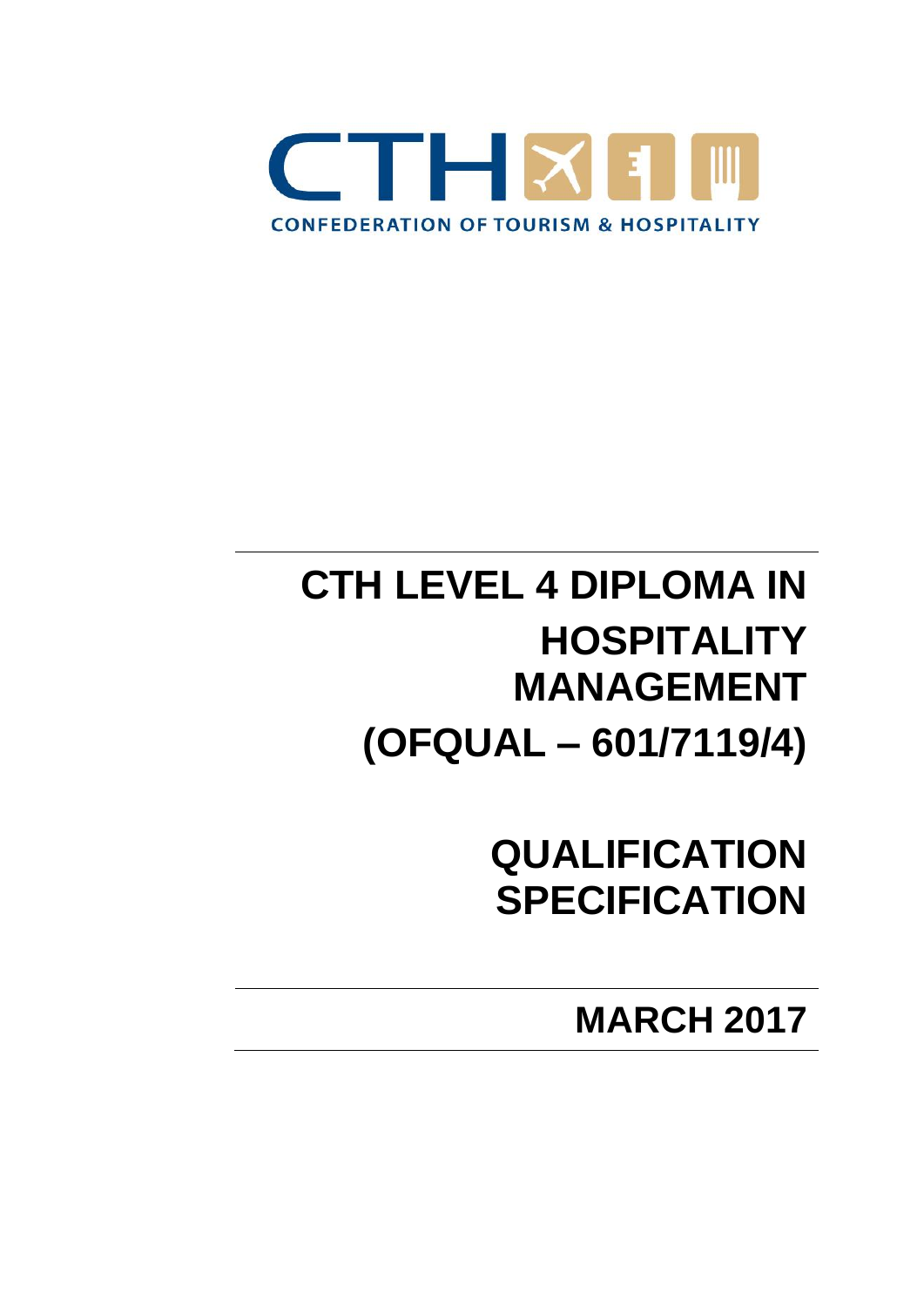## **CONTENTS**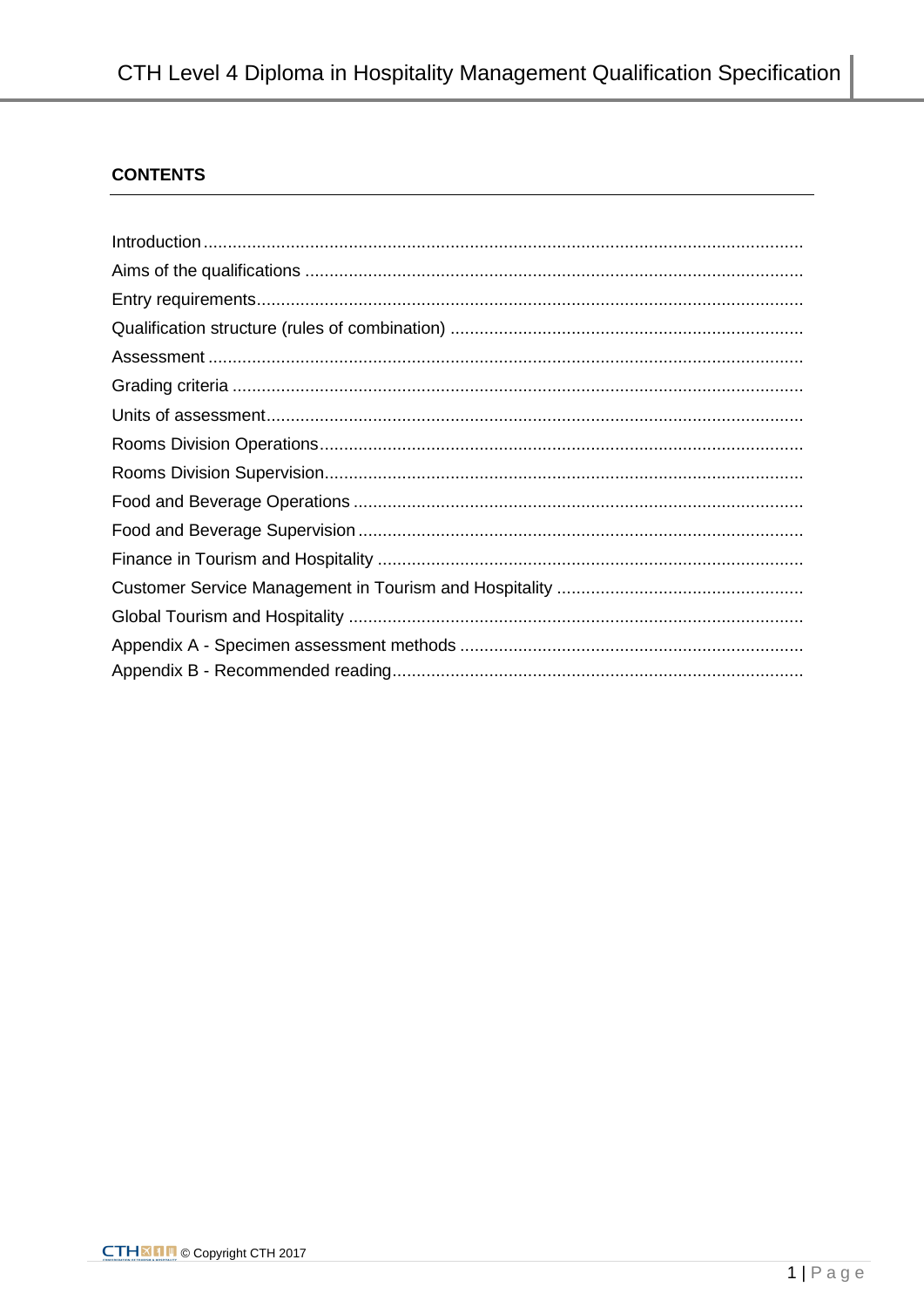### **INTRODUCTION**

The purpose of this document is to explain the aims, structure, and content of the Level 4 Diploma in Hospitality Management.

This document includes the learning outcomes, assessment criteria and indicative content for each unit. In this document, there is guidance relating to learning, teaching and assessment strategies for these qualifications and an explanation of the assessment quality assurance processes.

### **Aims of the qualification**

The aims are to provide a qualification that:

- provides for an effective academic progression route;
- enables students to gain credit towards higher education;
- enables students to develop higher level academic skills that can be applied in a vocational context.

### **Entry requirements**

The entry requirements below are intended for guidance only as applicants may apply with a wide variety of backgrounds and qualifications.

CTH accredited centres will assess all applicants to ensure they are able to meet the demands of the course.

| <b>Applicant profile</b>                                                                                                                | <b>Recommended entry requirements</b>                                                                                                                                                                                              |
|-----------------------------------------------------------------------------------------------------------------------------------------|------------------------------------------------------------------------------------------------------------------------------------------------------------------------------------------------------------------------------------|
| <b>CTH students and Associate Members</b>                                                                                               | CTH or other regulated vocational<br>$\bullet$<br>qualifications at a level appropriate                                                                                                                                            |
| Applicants from other regulated<br>awarding organisations                                                                               | for the level of the qualification<br>applied for (ie Level 4 or 5)                                                                                                                                                                |
| Hospitality/Tourism/Business<br>Management graduates with a<br>Bachelors degree from a UK institution                                   | or<br>Minimum of a Foundation degree in<br>$\bullet$<br>hospitality, tourism or business<br>management from a UK-registered<br>university or equivalent<br>and                                                                     |
|                                                                                                                                         | Minimum IELTS 5.5 or other<br>evidence of competence in English<br>at this level                                                                                                                                                   |
| Hospitality/Tourism/Business<br>Management graduates with a<br>Foundation degree or equivalent from a<br>non-UK educational institution | Evidence of equivalence of<br>$\bullet$<br>qualification to a UK hospitality<br>and/or tourism and/or business<br>management Foundation degree or<br>equivalent (ie Level 4 or 5).<br>Equivalence to be evaluated<br>through NARIC |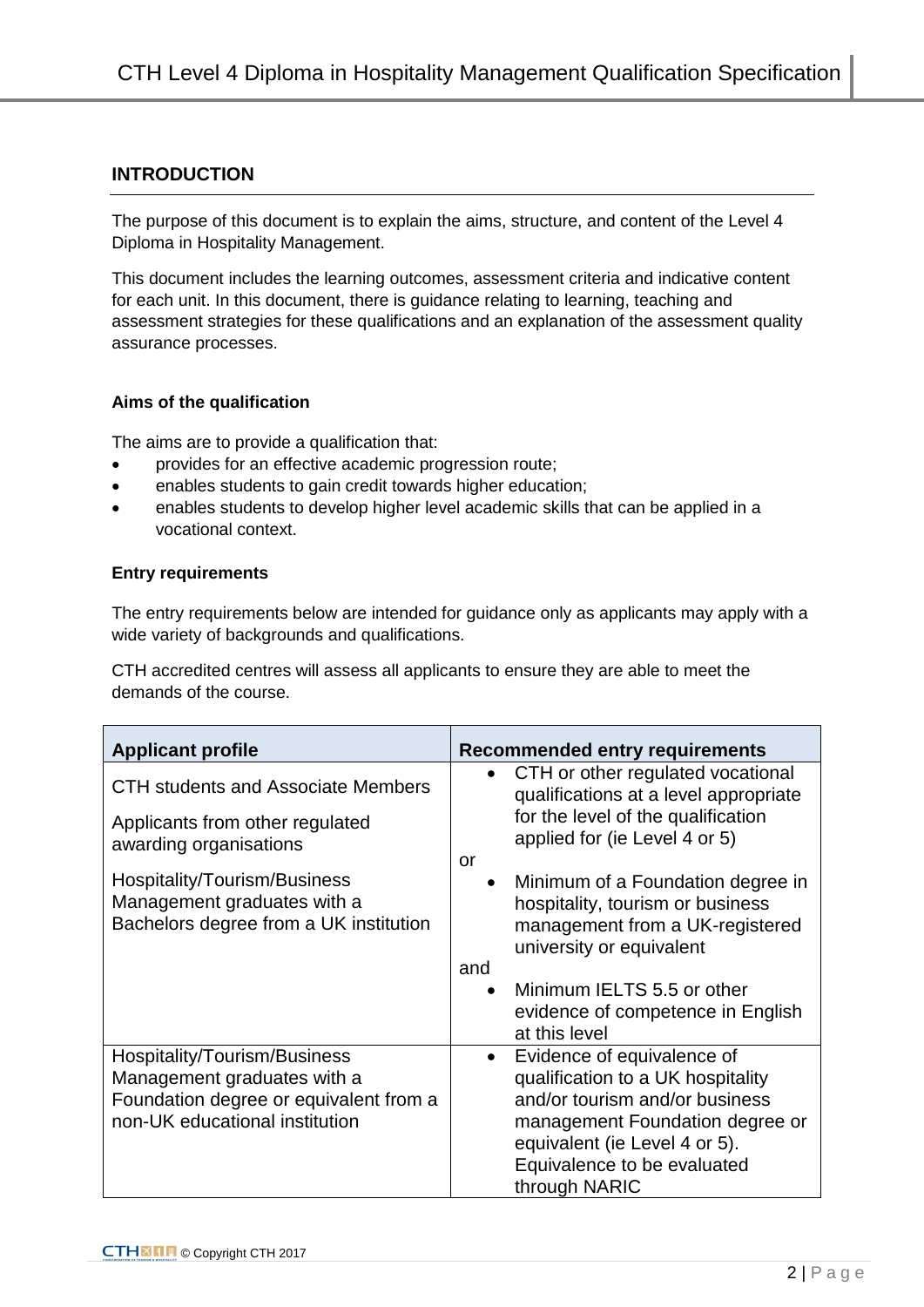|                                                                                                                         | and       | • Minimum IELTS 5.5 or other<br>evidence of competence in English<br>at this level                                                                   |
|-------------------------------------------------------------------------------------------------------------------------|-----------|------------------------------------------------------------------------------------------------------------------------------------------------------|
| Graduates from non-related fields or<br>non-graduates with substantial<br>hospitality and/or tourism work<br>experience |           | • Evidence of at least three years'<br>work experience in the hospitality<br>and/or tourism industry at a<br>recognised management level or<br>above |
|                                                                                                                         | and       |                                                                                                                                                      |
|                                                                                                                         | $\bullet$ | Minimum IELTS 5.5 or other<br>evidence of competence in English<br>at this level                                                                     |

### **Qualification structure (rules of combination)**

This vocational qualification is approved by Ofqual and is included on the Register of Regulated Qualifications.

The qualification is at Level 4 and designed to be 145 credits. The qualification conforms to the relevant level descriptors as developed by Ofqual. One credit represents ten hours of study at any specified level, therefore, this Diploma normally requires programmes of study that have been designed to include a minimum of 600 learning hours. This figure includes but is not limited to formal classes, self-study, revision and assessment. However, students completing this qualification should also be able to demonstrate their ability as independent students.

The credit values and unit structures for the qualification are set out in the following table.

The qualification structure is below, please note all units are mandatory.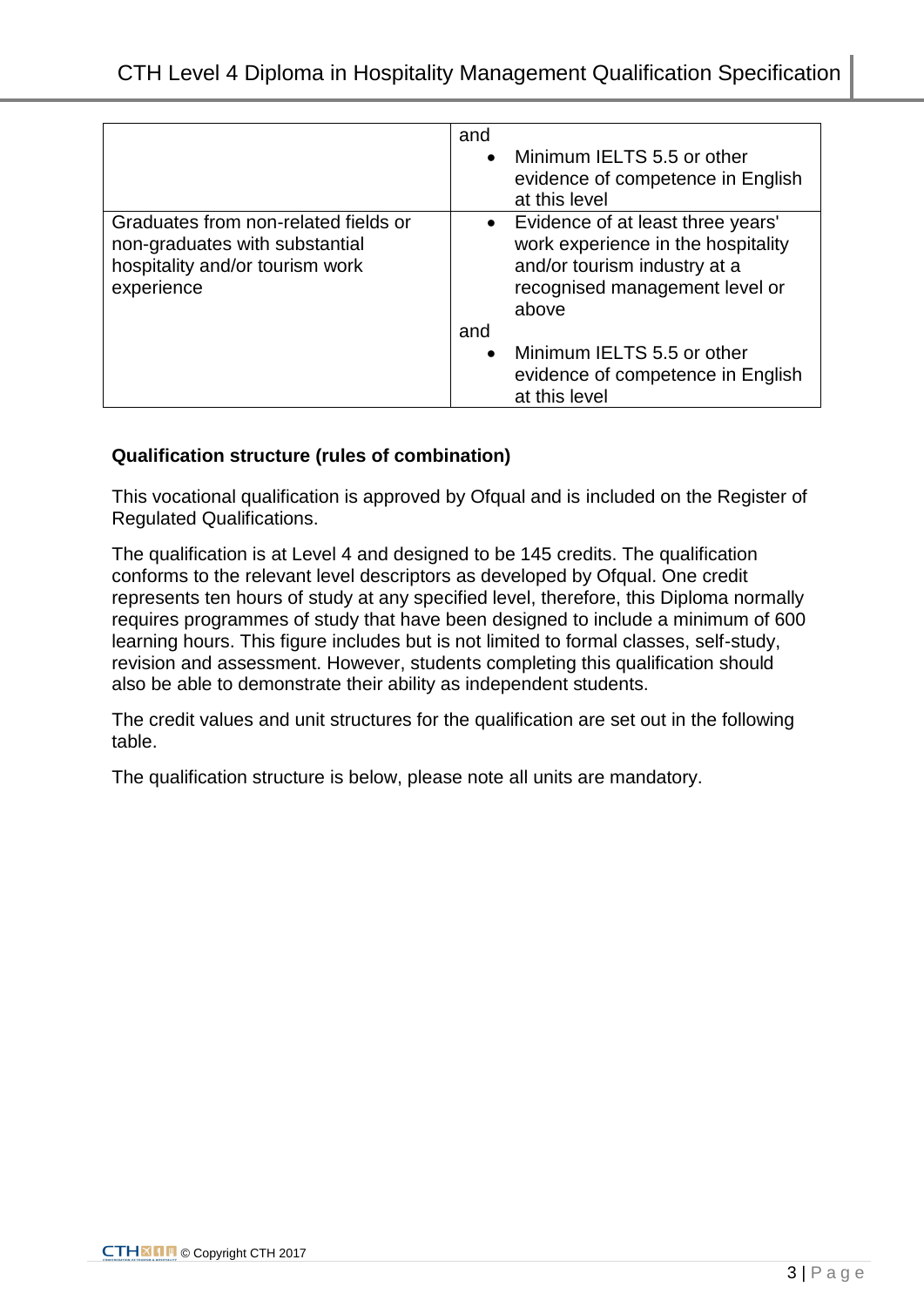| CTH Level 4 Diploma in Hospitality Management- 601/7119/4 |                                                                                             |                |           |            |                                   |                                         |
|-----------------------------------------------------------|---------------------------------------------------------------------------------------------|----------------|-----------|------------|-----------------------------------|-----------------------------------------|
|                                                           | Students must achieve:                                                                      |                |           |            |                                   |                                         |
| $\bullet$                                                 | all 7 Mandatory units, providing 145 credits                                                |                |           |            |                                   |                                         |
|                                                           | ie a total of 145 credits, of which 55 credits are at level 3 and 90 credits are at level 4 |                |           |            |                                   |                                         |
|                                                           | Min credit (Mandatory units): 145                                                           |                |           |            | Max credit (Mandatory units): 145 |                                         |
|                                                           | Min GLH for qualification: 835                                                              |                |           |            | Max GLH for qualification: 835    |                                         |
| <b>Mandatory units</b>                                    |                                                                                             |                |           |            |                                   |                                         |
| <b>Unit Code</b>                                          | <b>Unit title</b>                                                                           | L              | <b>CV</b> | <b>GLH</b> | Ofqual no.                        | <b>Assessment</b>                       |
|                                                           |                                                                                             |                |           |            |                                   | method                                  |
| <b>RDO</b>                                                | Rooms Division Operations                                                                   | 3              | 20        | 140        | L/504/4389                        | Closed book written                     |
|                                                           |                                                                                             |                |           |            |                                   | examination                             |
| <b>RDS</b>                                                | Rooms Division Supervision                                                                  | 4              | 25        | 125        | K/504/4416                        | Assignment or work-<br>based assessment |
| <b>FBO</b>                                                | Food and Beverage Operations                                                                | 3              | 20        | 140        | F/504/4390                        | Closed book written                     |
|                                                           |                                                                                             |                |           |            |                                   | examination                             |
| <b>FBS</b>                                                | Food and Beverage Supervision                                                               | 4              | 25        | 125        | M/504/4417                        | Assignment or work-                     |
|                                                           |                                                                                             |                |           |            |                                   | based assessment                        |
| <b>FTH</b>                                                | Finance in Tourism and<br>Hospitality                                                       | 3              | 15        | 105        | M/507/3867                        | Closed book written<br>examination      |
|                                                           |                                                                                             |                |           |            |                                   |                                         |
| <b>CSMTH</b>                                              | <b>Customer Service Management</b><br>in Tourism and Hospitality                            | $\overline{4}$ | 20        | 100        | R/504/4412                        | Assignment or work-<br>based assessment |
|                                                           |                                                                                             |                |           |            |                                   |                                         |
| <b>GTH</b>                                                | Global Tourism and Hospitality                                                              | $\overline{4}$ | 20        | 100        | H/504/4415                        | Assignment                              |
| 835<br><b>Total</b><br>145                                |                                                                                             |                |           |            |                                   |                                         |

The level 4 qualification provides progression to a level 5 CTH vocational qualification.

Further details of articulation agreements with Universities can be obtained via the CTH website at: [http://www.cthawards.com](http://www.cthawards.com/)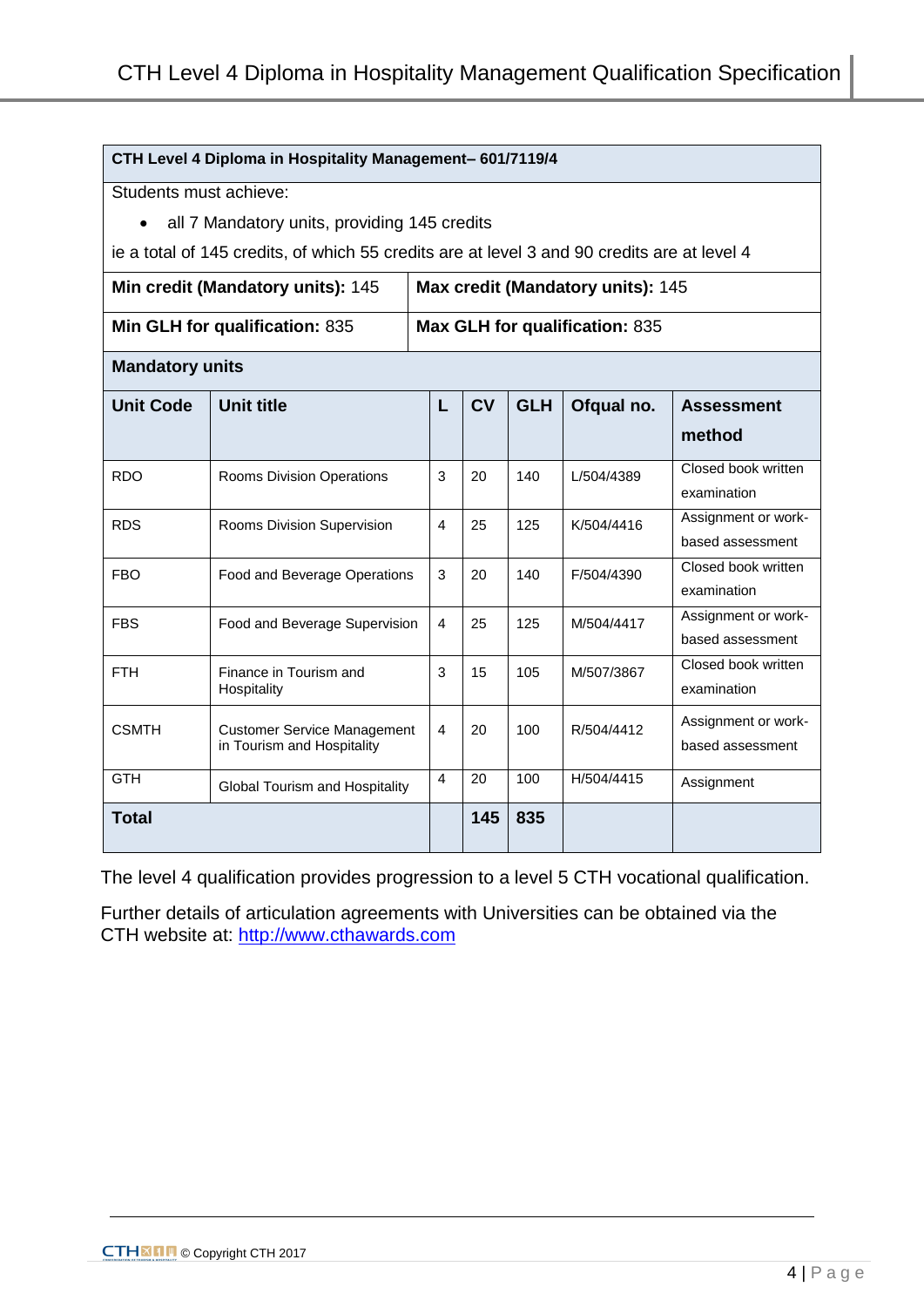### **ASSESSMENT**

Given the broad and highly varied nature of the tourism and hospitality business, assessment of knowledge purely by examination is not generally felt to be an appropriate assessment method. Students need to demonstrate their higher-level skills and qualities specified in the learning outcomes within a heterogeneous vocational context where investigative assignments and presentations are more appropriate.

Assessment of students' work will be carried out by a range of methods including assignment, essay examination or work assessment. Students' work will be measured against the specified learning outcomes and assessment criteria of each unit. Mark schemes are provided for each unit and grading criteria are set out below to assist assessors in allocating marks.

For students who wish to progress to a university degree course, CTH recommends that where a unit offers a choice of assessment method, students should carry out assignments rather than practical assessments.

See Appendix A for specimen assessment materials.

### **Grading criteria**

Individual units can be graded either as fail, pass, merit or distinction. However, the qualification is not subject to grading. The qualification is either achieved or not achieved.

In terms of certification, this means that students will receive a transcript of their results showing the grades for each unit successfully completed, plus the Diploma that recognises their level of achievement. Note that the Diploma does not allocate a grade.

The following table explains the generic grading criteria that should be used by centres in conjunction with the unit mark sheets to assess all students' work.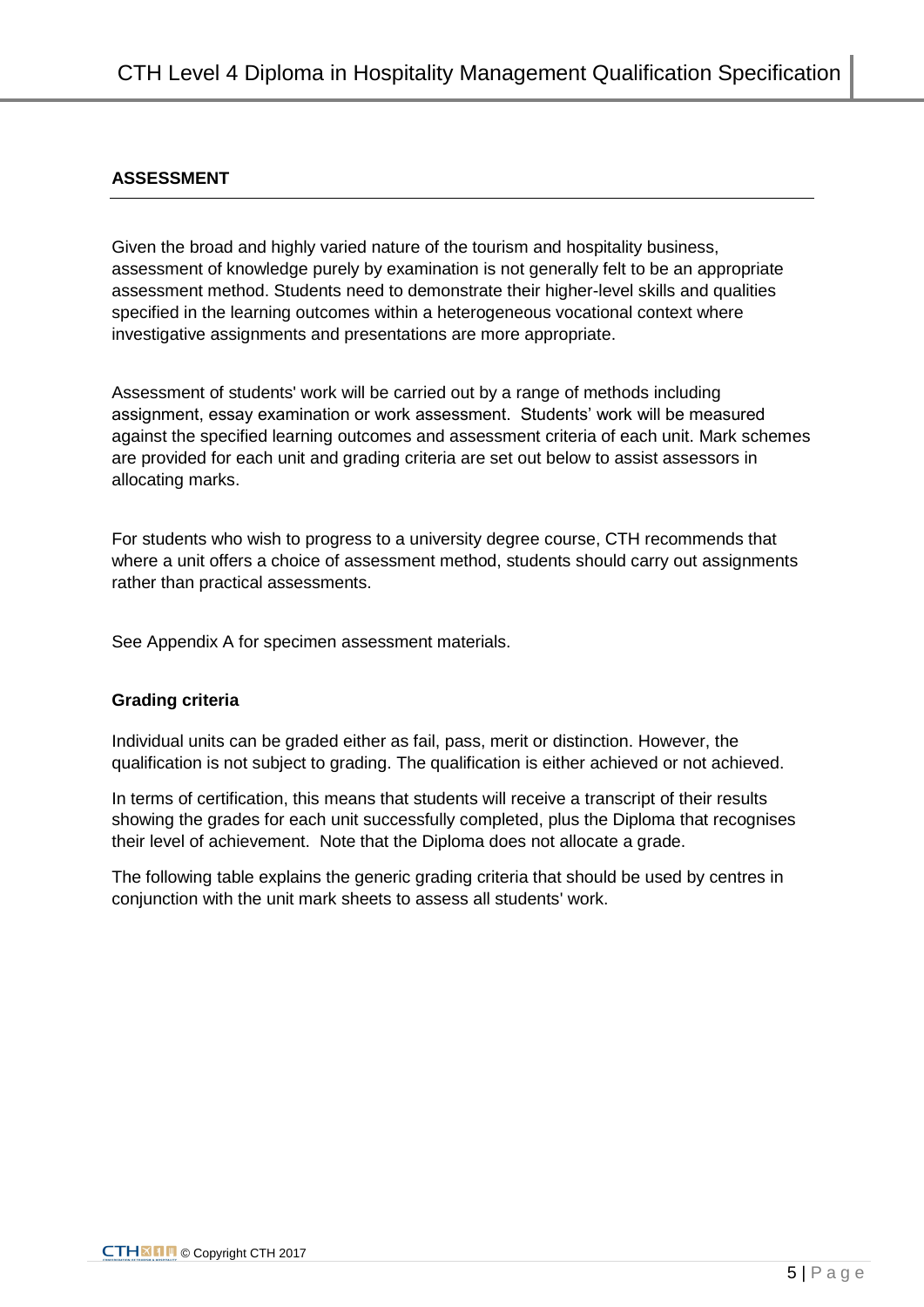## **GRADING CRITERIA**

| Level 3 | <b>Students who</b><br>fail:                                                                                | To achieve a<br>pass,<br><b>students</b><br>must:                                        | To achieve a merit<br>grade (60% to 79%)<br>students must:                                                                                                                                                                                                                                                                                                                                                                                                                                                                                | To achieve a distinction<br>grade (80%+) students<br>must:                                                                                                                                                                                                                                                                                                                                                                                                                                                                                                                                                                                                                                   |
|---------|-------------------------------------------------------------------------------------------------------------|------------------------------------------------------------------------------------------|-------------------------------------------------------------------------------------------------------------------------------------------------------------------------------------------------------------------------------------------------------------------------------------------------------------------------------------------------------------------------------------------------------------------------------------------------------------------------------------------------------------------------------------------|----------------------------------------------------------------------------------------------------------------------------------------------------------------------------------------------------------------------------------------------------------------------------------------------------------------------------------------------------------------------------------------------------------------------------------------------------------------------------------------------------------------------------------------------------------------------------------------------------------------------------------------------------------------------------------------------|
|         | do not meet the<br>requirements of<br>the assessment<br>criteria and<br>learning<br>outcomes of the<br>unit | meet the<br>requirements<br>of the<br>assessment<br>criteria and<br>learning<br>outcomes | $\bullet$ meet the<br>requirements of<br>the assessment<br>criteria and<br>learning<br>outcomes<br>demonstrate a<br>level of<br>understanding of<br>key issues in the<br>area of study<br>interpret and<br>٠<br>evaluate correctly<br>key concepts and<br>models<br>• apply a range of<br>theories relevant<br>to the area of<br>study<br>use a range of<br>$\bullet$<br>research and<br>investigative<br>techniques<br>produce work<br>that is well<br>presented, clear<br>and well<br>structured, with<br>sources clearly<br>referenced | • meet the<br>requirements of the<br>assessment criteria<br>and learning<br>outcomes<br>demonstrate in depth<br>understanding and<br>knowledge of relevant<br>issues and their<br>implications in the<br>area of study<br>provide a good level<br>of interpretation and<br>evaluation of<br>concepts and models<br>show some evidence<br>of original thinking<br>• apply a range of<br>theories in different<br>contexts<br>use a range of<br>research and<br>investigative<br>techniques to solve<br>problems<br>• make well argued<br>conclusions or<br>recommendations<br>present work that is<br>neat, clear, well-<br>structured and<br>coherent, with<br>sources clearly<br>referenced |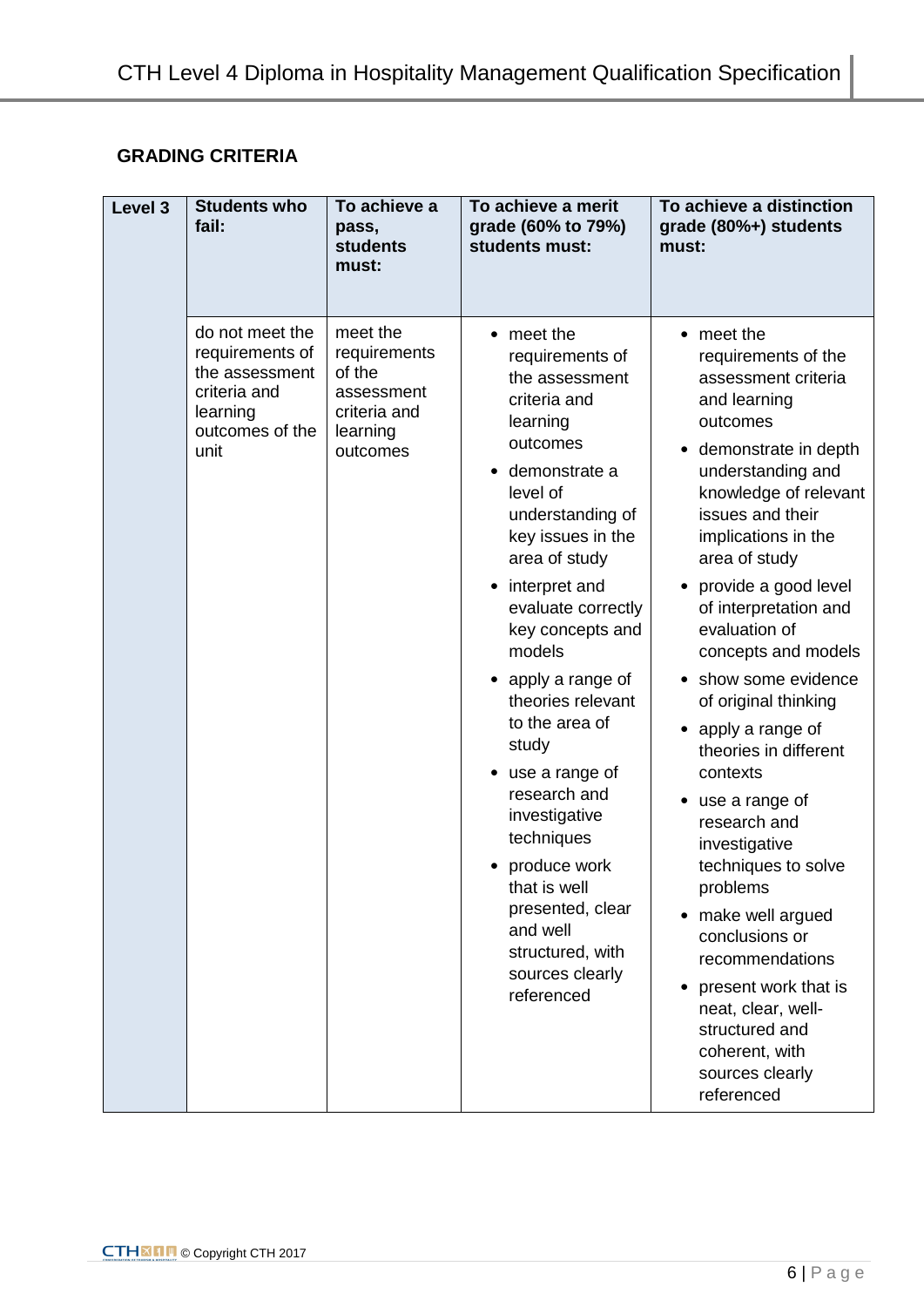## **GRADING CRITERIA**

| <b>Level</b><br>$\overline{\mathbf{4}}$ | <b>Students who</b><br>fail:                                                                                      | To achieve a<br>pass, students<br>must:                                               | To achieve a merit grade<br>(60% to 79%) students<br>must:                                                                                                                                                                                                                                                                                                                                                                                                                                                                                                                                                                                                                       | To achieve a distinction<br>grade (80%+) students<br>must:                                                                                                                                                                                                                                                                                                                                                                                                                                                                                                                                                                                                                                                                                                                           |
|-----------------------------------------|-------------------------------------------------------------------------------------------------------------------|---------------------------------------------------------------------------------------|----------------------------------------------------------------------------------------------------------------------------------------------------------------------------------------------------------------------------------------------------------------------------------------------------------------------------------------------------------------------------------------------------------------------------------------------------------------------------------------------------------------------------------------------------------------------------------------------------------------------------------------------------------------------------------|--------------------------------------------------------------------------------------------------------------------------------------------------------------------------------------------------------------------------------------------------------------------------------------------------------------------------------------------------------------------------------------------------------------------------------------------------------------------------------------------------------------------------------------------------------------------------------------------------------------------------------------------------------------------------------------------------------------------------------------------------------------------------------------|
|                                         | do not meet<br>the<br>requirements<br>of the<br>assessment<br>criteria and<br>learning<br>outcomes of<br>the unit | meet the<br>requirements of<br>the assessment<br>criteria and<br>learning<br>outcomes | meet the requirements<br>$\bullet$<br>of the assessment<br>criteria and learning<br>outcomes<br>use, analyse and<br>٠<br>interpret quantitative<br>and qualitative data to<br>develop coherent<br>arguments<br>apply a range of<br>$\bullet$<br>theories in different<br>contexts<br>demonstrate the use of<br>$\bullet$<br>a range of academic<br>research sources<br>make sound<br>$\bullet$<br>judgements that<br>accord with theories<br>and concepts in the<br>area of study<br>use established<br>$\bullet$<br>problem solving<br>techniques within the<br>area of study<br>present work that is<br>neat, clear and well<br>structured, with clearly<br>referenced sources | meet the requirements<br>of the assessment<br>criteria and learning<br>outcomes<br>apply a detailed<br>knowledge of the<br>theories, trends and<br>issues within the area<br>of study drawn from a<br>range of academic<br>research<br>evaluate the selection<br>of approaches, models<br>and tools in the area<br>of study<br>demonstrate the use<br>of a range of<br>academic research<br>sources<br>communicate the<br>results of work<br>convincingly,<br>supported by<br>structured and<br>coherent arguments<br>adapt and synthesise<br>established problem<br>solving techniques<br>make sound<br>judgements that<br>accord with theories<br>and concepts in the<br>area of study<br>present work that is<br>professional and<br>coherent, with clearly<br>referenced sources |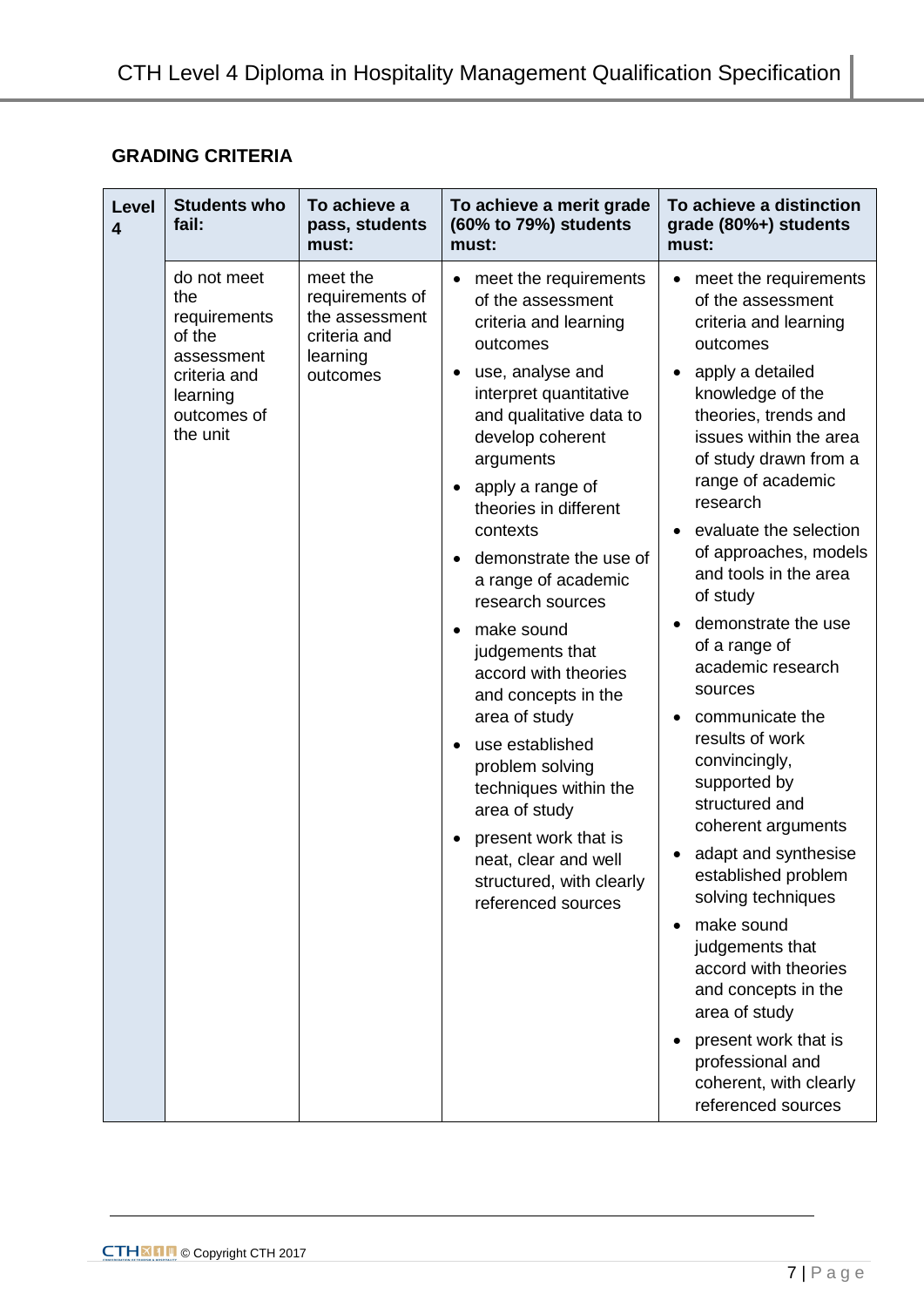# **UNITS OF ASSESSMENT**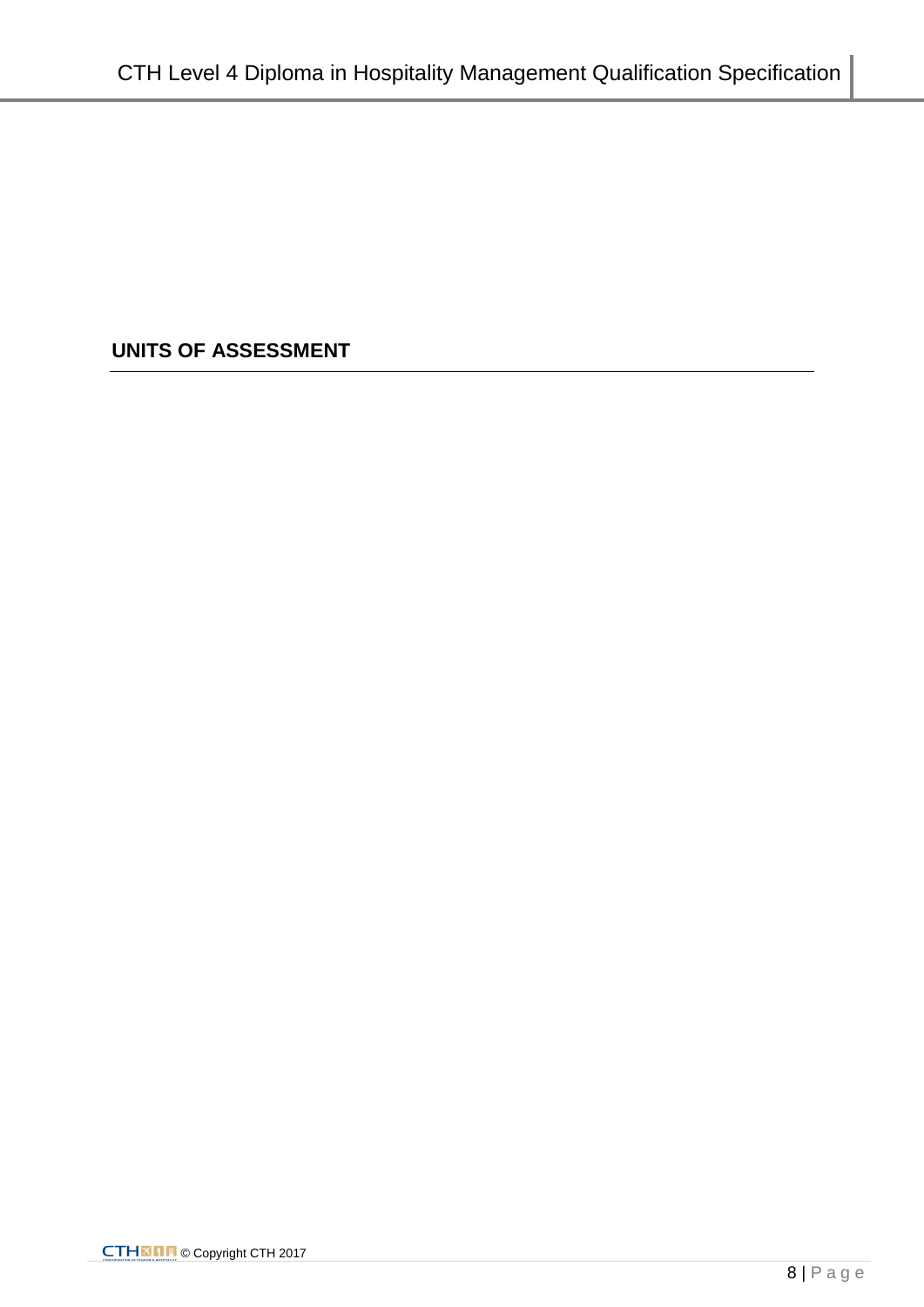| <b>Title</b>                                                                             |            | <b>Rooms Division Operations</b>                                                                                                                                                                                                                                                                                                                                                                                                  |                                                                                                                                                                                                                                                                                                                                                                                                                                                                                                                                                                                                                                          |  |  |
|------------------------------------------------------------------------------------------|------------|-----------------------------------------------------------------------------------------------------------------------------------------------------------------------------------------------------------------------------------------------------------------------------------------------------------------------------------------------------------------------------------------------------------------------------------|------------------------------------------------------------------------------------------------------------------------------------------------------------------------------------------------------------------------------------------------------------------------------------------------------------------------------------------------------------------------------------------------------------------------------------------------------------------------------------------------------------------------------------------------------------------------------------------------------------------------------------------|--|--|
| Unit purpose<br>and $aim(s)$                                                             |            | This unit covers understanding rooms division operations (front office and<br>housekeeping departments), front office processes and housekeeping operations                                                                                                                                                                                                                                                                       |                                                                                                                                                                                                                                                                                                                                                                                                                                                                                                                                                                                                                                          |  |  |
| Ofqual ref                                                                               | L/504/4389 |                                                                                                                                                                                                                                                                                                                                                                                                                                   |                                                                                                                                                                                                                                                                                                                                                                                                                                                                                                                                                                                                                                          |  |  |
| <b>Unit Code</b>                                                                         | <b>RDO</b> |                                                                                                                                                                                                                                                                                                                                                                                                                                   |                                                                                                                                                                                                                                                                                                                                                                                                                                                                                                                                                                                                                                          |  |  |
| Level                                                                                    | 3          |                                                                                                                                                                                                                                                                                                                                                                                                                                   |                                                                                                                                                                                                                                                                                                                                                                                                                                                                                                                                                                                                                                          |  |  |
| Credit value                                                                             | 20         |                                                                                                                                                                                                                                                                                                                                                                                                                                   |                                                                                                                                                                                                                                                                                                                                                                                                                                                                                                                                                                                                                                          |  |  |
| <b>GLH</b>                                                                               | 140        |                                                                                                                                                                                                                                                                                                                                                                                                                                   |                                                                                                                                                                                                                                                                                                                                                                                                                                                                                                                                                                                                                                          |  |  |
| Learning outcomes                                                                        |            | Assessment criteria                                                                                                                                                                                                                                                                                                                                                                                                               | Indicative content                                                                                                                                                                                                                                                                                                                                                                                                                                                                                                                                                                                                                       |  |  |
| When awarded credit for this<br>unit, a student will:                                    |            | Assessment of this learning<br>outcome will require a student to<br>demonstrate that they can:                                                                                                                                                                                                                                                                                                                                    |                                                                                                                                                                                                                                                                                                                                                                                                                                                                                                                                                                                                                                          |  |  |
| 1 Understand rooms division<br>operations (front office and<br>housekeeping departments) |            | 1.1 Define the functions of rooms<br>divisions<br>1.2 Identify the role and<br>responsibilities of rooms division<br>staff within an organisational<br>structure<br>1.3 Explain the impact of "the<br>guest cycle" on rooms division<br>operations<br>1.4 Explain the components of<br>customer offerings<br>1.5 Describe organisational<br>customer service standards<br>1.6 Explain the services to<br>support customers' needs | Reception, advance<br>$\bullet$<br>reservations, cashiering, guest<br>relations, switchboard,<br>concierge, portering,<br>housekeeping, laundry, linen<br>room, maintenance, security<br>Roles and responsibilities (inc.<br>$\bullet$<br>customer service, allocation of<br>work, standard operating<br>procedures, routine methods<br>of work, quality standard,<br>pests and waste disposal)<br>Typical rooms division<br>organisational structures and<br>interrelationships<br>The "guest cycle"<br><b>Customer offerings</b><br>(packages)<br>Customer service standards<br>Guest business centre, theatre<br>tickets, flights etc |  |  |
| 2 Understand front office<br>processes                                                   |            | 2.1 Describe the organisational<br>procedures for reservation,<br>reception and cashiering functions<br>2.2 Explain how to use manual<br>and electronic systems to track<br>room status<br>2.3 Explain how to process check-<br>out functions and payments in<br>accordance with organisational<br>procedures and standards<br>2.4 Explain the use of<br>communication systems                                                    | Information requirements for<br>$\bullet$<br>reservations (including legal<br>requirements)<br>Arrivals and departure lists,<br>room lists, functions lists<br>Different methods<br>guaranteeing reservations<br>Advance deposits, pre-<br>payments<br>IT systems including room<br>allocation, confirmation<br>procedures, deposits and<br>guaranteed arrivals<br>Reservation status, release<br>times, cancellation<br>procedures, handling<br>corporate and group<br>reservations, booking<br>bedrooms for conference and<br>banqueting events                                                                                        |  |  |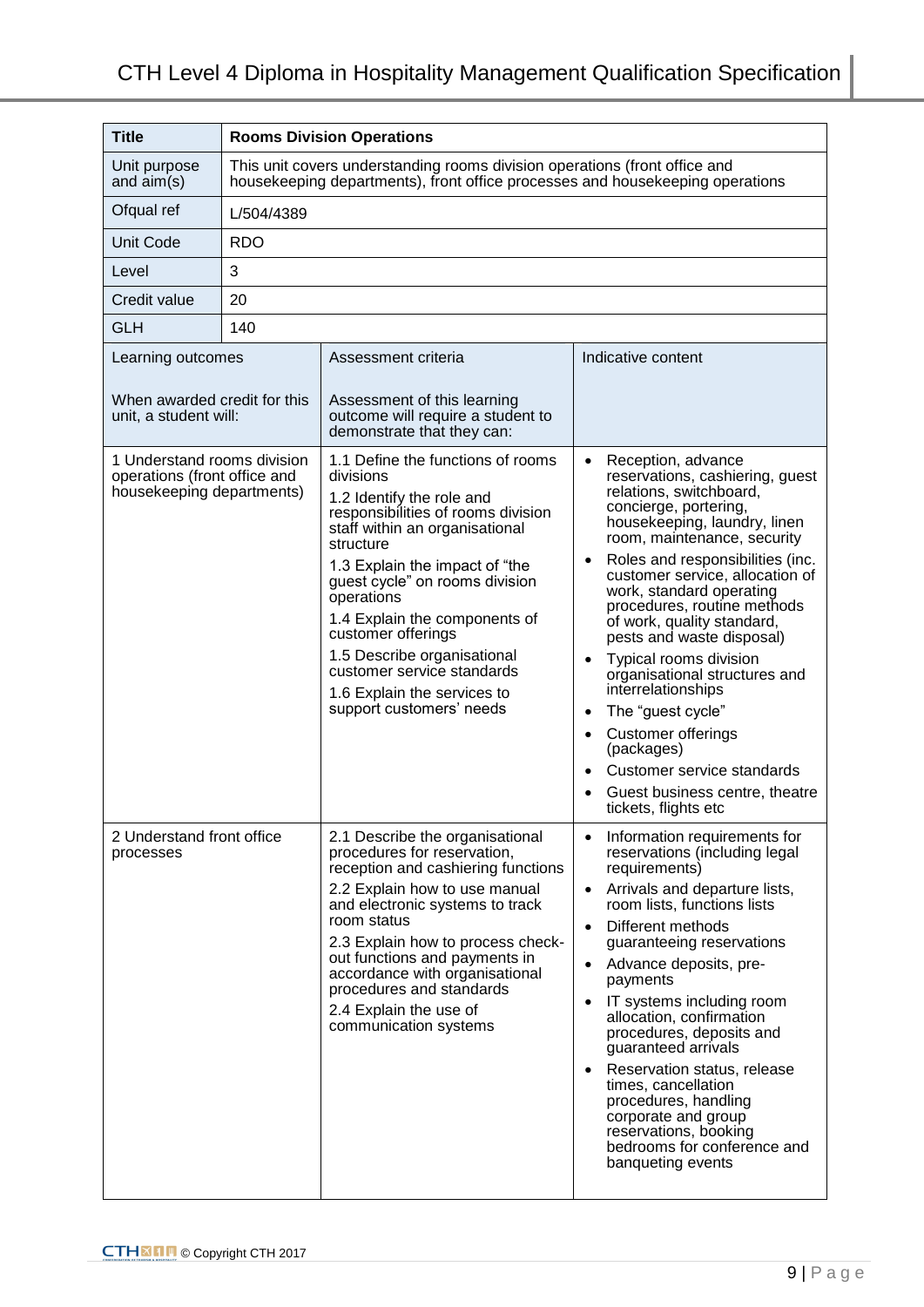| 2 Understand front office<br>processes contd. |                                                                                                                                                                                                                                                                                                                                                                                                                                             | Check-in and check-out<br>$\bullet$<br>Industry terminology<br>Room tracking systems<br>٠<br>Calculating bills and taking<br>payment (petty cash, foreign<br>currency exchange, cash<br>handling, credit worthiness<br>and credit control<br>Switchboard, incoming and<br>٠<br>outgoing mail, internet                                                                                                                   |
|-----------------------------------------------|---------------------------------------------------------------------------------------------------------------------------------------------------------------------------------------------------------------------------------------------------------------------------------------------------------------------------------------------------------------------------------------------------------------------------------------------|--------------------------------------------------------------------------------------------------------------------------------------------------------------------------------------------------------------------------------------------------------------------------------------------------------------------------------------------------------------------------------------------------------------------------|
| 3 Understand housekeeping<br>operations       | 3.1 Describe the organisational<br>procedures and standards in the<br>housekeeping, laundries, linen<br>rooms and maintenance<br>departments in a hotel<br>3.2 Explain how to use safe<br>working practices and minimise<br>the potential for accidents<br>3.3 Explain how to organise the<br>safe use and storage of cleaning<br>materials<br>3.4 Explain how to ensure that<br>guest rooms and public areas are<br>clean, safe and secure | Cleaning materials – use and<br>٠<br>storage<br>Cleaning techniques<br>$\bullet$<br>Maintenance requirements:<br>guest rooms, public areas,<br>exterior of the building<br>Health, safety, fire and<br>$\bullet$<br>emergency inspections and<br>procedures<br>Accident prevention<br>٠<br>Safe working practices<br>٠<br>Organisational standards of<br>$\bullet$<br>security and presentation<br>Arranging for repairs |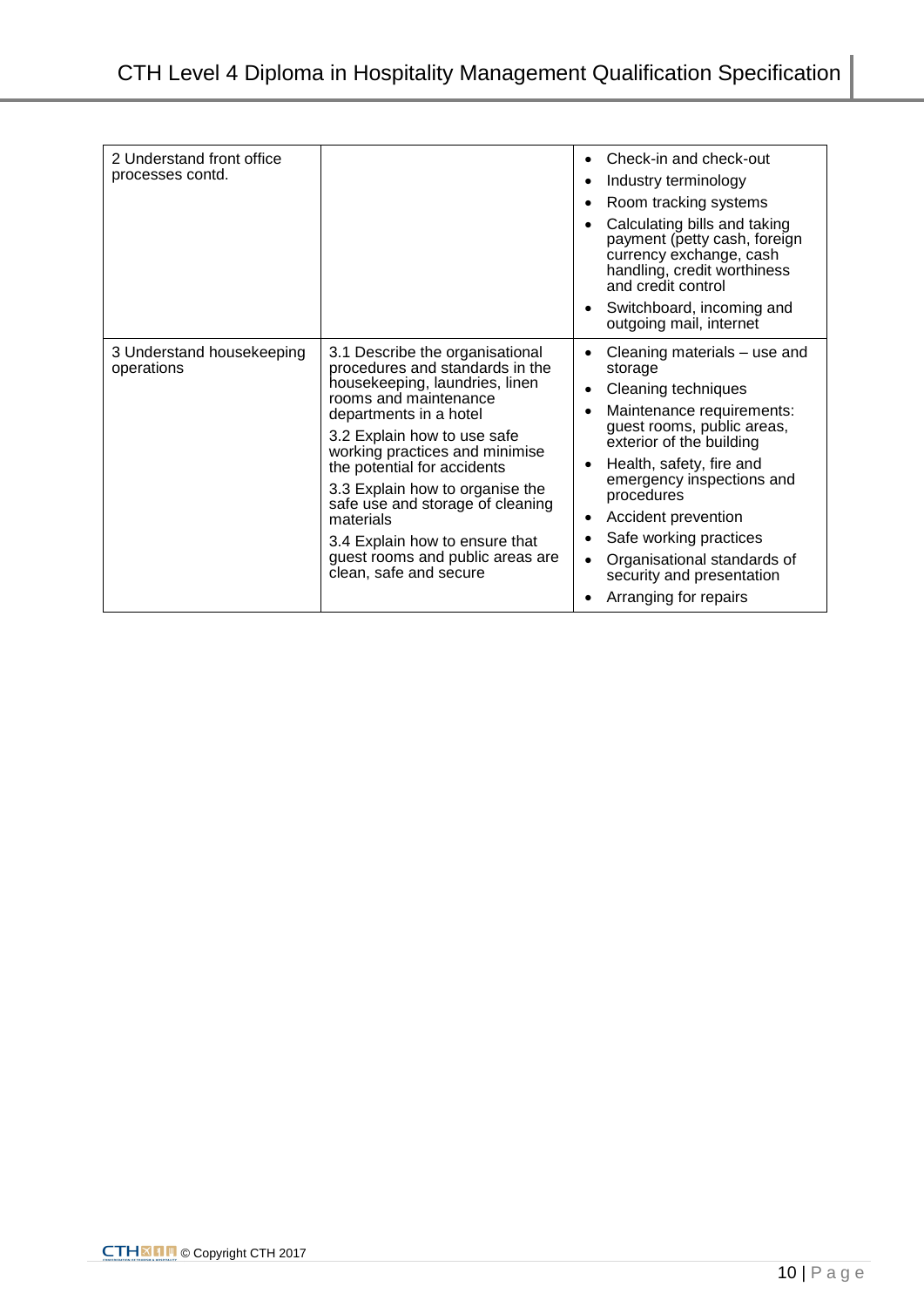| <b>Title</b>                                                                                                   | <b>Rooms Division Supervision</b> |                                                                                                                                                                                                                                                                                                                                                                                                                                                                                                                                            |                                                                                                                                                                                                                                                                                                                                                                                                                                                                                                                                                                                                                                                                                                                                                                                                                                                                                                                                                                                                                     |  |  |
|----------------------------------------------------------------------------------------------------------------|-----------------------------------|--------------------------------------------------------------------------------------------------------------------------------------------------------------------------------------------------------------------------------------------------------------------------------------------------------------------------------------------------------------------------------------------------------------------------------------------------------------------------------------------------------------------------------------------|---------------------------------------------------------------------------------------------------------------------------------------------------------------------------------------------------------------------------------------------------------------------------------------------------------------------------------------------------------------------------------------------------------------------------------------------------------------------------------------------------------------------------------------------------------------------------------------------------------------------------------------------------------------------------------------------------------------------------------------------------------------------------------------------------------------------------------------------------------------------------------------------------------------------------------------------------------------------------------------------------------------------|--|--|
| Unit purpose<br>and $aim(s)$                                                                                   |                                   | This unit covers evaluating the effectiveness of rooms division operations (front office<br>and housekeeping departments), supervising housekeeping operations and<br>managing the performance of staff                                                                                                                                                                                                                                                                                                                                    |                                                                                                                                                                                                                                                                                                                                                                                                                                                                                                                                                                                                                                                                                                                                                                                                                                                                                                                                                                                                                     |  |  |
| Ofqual ref                                                                                                     | K/504/4416                        |                                                                                                                                                                                                                                                                                                                                                                                                                                                                                                                                            |                                                                                                                                                                                                                                                                                                                                                                                                                                                                                                                                                                                                                                                                                                                                                                                                                                                                                                                                                                                                                     |  |  |
| <b>Unit Code</b>                                                                                               | <b>RDS</b>                        |                                                                                                                                                                                                                                                                                                                                                                                                                                                                                                                                            |                                                                                                                                                                                                                                                                                                                                                                                                                                                                                                                                                                                                                                                                                                                                                                                                                                                                                                                                                                                                                     |  |  |
| Level                                                                                                          | 4                                 |                                                                                                                                                                                                                                                                                                                                                                                                                                                                                                                                            |                                                                                                                                                                                                                                                                                                                                                                                                                                                                                                                                                                                                                                                                                                                                                                                                                                                                                                                                                                                                                     |  |  |
| Credit value                                                                                                   | 25                                |                                                                                                                                                                                                                                                                                                                                                                                                                                                                                                                                            |                                                                                                                                                                                                                                                                                                                                                                                                                                                                                                                                                                                                                                                                                                                                                                                                                                                                                                                                                                                                                     |  |  |
| <b>GLH</b>                                                                                                     | 125                               |                                                                                                                                                                                                                                                                                                                                                                                                                                                                                                                                            |                                                                                                                                                                                                                                                                                                                                                                                                                                                                                                                                                                                                                                                                                                                                                                                                                                                                                                                                                                                                                     |  |  |
| Learning outcomes<br>When awarded credit for this                                                              |                                   | Assessment criteria                                                                                                                                                                                                                                                                                                                                                                                                                                                                                                                        | Indicative content                                                                                                                                                                                                                                                                                                                                                                                                                                                                                                                                                                                                                                                                                                                                                                                                                                                                                                                                                                                                  |  |  |
| unit, a student will:                                                                                          |                                   | Assessment of this learning<br>outcome will require a student to<br>demonstrate that they can:                                                                                                                                                                                                                                                                                                                                                                                                                                             |                                                                                                                                                                                                                                                                                                                                                                                                                                                                                                                                                                                                                                                                                                                                                                                                                                                                                                                                                                                                                     |  |  |
| 1 Evaluate the effectiveness<br>of rooms division operations<br>(front office and<br>housekeeping departments) |                                   | 1.1 Analyse the structure,<br>distribution of responsibilities and<br>contribution of rooms division to<br>an organisation<br>1.2 Identify shortfalls and<br>weaknesses in performance and<br>their causes and recommend<br>practicable improvements<br>1.3 Evaluate the quality of<br>furniture, furnishings and fittings<br>for purchase and care against<br>organisational standards<br>1.4 Analyse the security and<br>safety responsibilities of rooms<br>division personnel<br>1.5 Explain the use of property<br>management systems | Sources of performance data<br>and customer feedback<br>Analytical techniques<br>$\bullet$<br>Criteria: performance norms,<br>$\bullet$<br>historical data, meeting legal<br>requirements<br>Forecasting data required:<br>$\bullet$<br>length of stay, origin, average<br>expenditure, source of<br>bookings<br>Occupancy and room revenue<br>$\bullet$<br>analysis: occupancy rates,<br>average room rate, revenue<br>achieved through REVPAR,<br>GOPPAR, guest history<br>records<br>Limits of authority and budget<br>Security, data protection,<br>$\bullet$<br>manual and electronic keys,<br>safety deposit boxes, room<br>safes<br>Contribution: increased<br>occupancy, customer loyalty,<br>new business<br>Property management<br>systems<br>Flooring, carpets, wall<br>$\bullet$<br>coverings, furniture, soft<br>furnishings, beds, bedding,<br>bathroom fitments and<br>accessories - requirements<br>and standards<br>Capital expenditure items<br>Care of hard and soft<br>$\bullet$<br>furnishings |  |  |
| 2 Supervise front office<br>processes                                                                          |                                   | 2.1 Develop customer-focused<br>policies and procedures to deal<br>with guest arrivals and checkouts<br>2.2 Explain the functionality of<br>accounting and banking<br>procedures to meet customer and<br>legal requirements                                                                                                                                                                                                                                                                                                                | VIPs, chance arrivals, group<br>$\bullet$<br>check-ins, non-arrivals,<br>walking guests and those with<br>special requirements<br>Check-in and check-out<br>procedures (inc. express<br>check-out, recording deposits                                                                                                                                                                                                                                                                                                                                                                                                                                                                                                                                                                                                                                                                                                                                                                                               |  |  |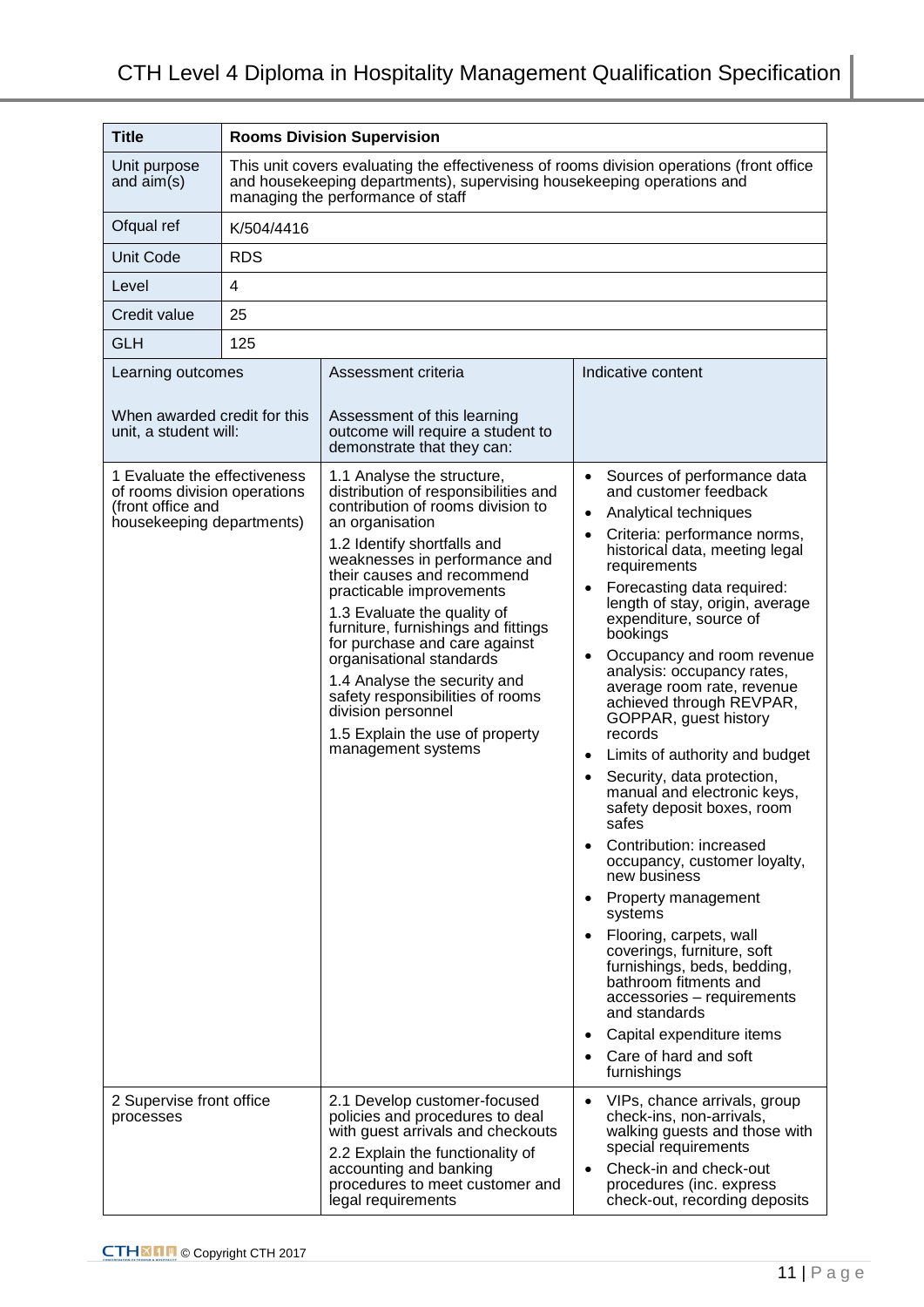|                                                        |                                                                                                                                                                                                                                                                                                                                                                                                                                                                                                                                                                                                                                                                                                                        | and prepayments, processing<br>VPOs, disbursements)                                                                                                                                                                                                                                                                                                                                                                                                                                                                                                                                                              |
|--------------------------------------------------------|------------------------------------------------------------------------------------------------------------------------------------------------------------------------------------------------------------------------------------------------------------------------------------------------------------------------------------------------------------------------------------------------------------------------------------------------------------------------------------------------------------------------------------------------------------------------------------------------------------------------------------------------------------------------------------------------------------------------|------------------------------------------------------------------------------------------------------------------------------------------------------------------------------------------------------------------------------------------------------------------------------------------------------------------------------------------------------------------------------------------------------------------------------------------------------------------------------------------------------------------------------------------------------------------------------------------------------------------|
| 2 Supervise front office<br>processes contd.           | 2.3 Develop rotas and allocate<br>work to ensure operational<br>efficiency<br>2.4 Monitor the standards of work<br>and behaviour of staff                                                                                                                                                                                                                                                                                                                                                                                                                                                                                                                                                                              | Secure payment procedures<br>(petty cash, foreign currency<br>exchange, cash handing,<br>credit worthiness, credit<br>control)<br>Machine billing, computer<br>billing, operational reports<br>Bank reconciliation,<br>documentation, administering<br>floats, night audit audits,<br>ledger accounts<br>Posting charges, preparing<br>and presenting guest bills,<br>payment procedures,<br>accepting different methods of<br>payment<br>Financial legal requirements<br>Staff rota planning and work<br>allocation<br>Communication skills, multi-<br>$\bullet$<br>lingual staff                               |
| 3 Supervise housekeeping<br>operations                 | 3.1 Develop rotas and allocate<br>work to ensure operational<br>efficiency<br>3.2 Specify manual and<br>mechanical cleaning equipment<br>and cleaning materials that are<br>appropriate to the task<br>3.3 Evaluate the advantages and<br>disadvantages of purchased and<br>contract hire of products, services<br>and resources<br>3.4 Monitor compliance with<br>procedures for the inspection,<br>control and storage of clean and<br>dirty linen<br>3.5 Develop procedures for the<br>housekeeping, maintenance and<br>working order of an organisation<br>to agreed standards<br>3.6 Supervise the cleanliness,<br>safety and security of guest<br>rooms and public areas including<br>regular safety inspections | Staff rota planning and work<br>$\bullet$<br>allocation<br>Monitoring and supervision of<br>$\bullet$<br>staff<br>Suitability of cleaning<br>$\bullet$<br>equipment for different tasks<br>Stock control and purchasing<br>$\bullet$<br>Types and volume of cleaning<br>$\bullet$<br>materials<br>Linen and laundry services<br>$\bullet$<br>Linen stock taking<br>Guest rooms, public areas,<br>$\bullet$<br>common areas, exterior of<br>buildings<br>Hotel and leisure facilities<br>Organisational standards of<br>maintenance<br>Prevention of accidents, fire<br>$\bullet$<br>safety, emergency procedures |
| 4 Manage the performance<br>of staff in rooms division | 4.1 Agree targets and objectives<br>that align with business needs<br>4.2 Provide training interventions<br>that meet identified needs<br>4.3 Allocate and direct work to<br>meet performance targets and<br>quality standards<br>4.4 Manage underperformance<br>and in accordance with<br>organisational requirements<br>4.5 Analyse the principles of<br>recruitment and selection of staff                                                                                                                                                                                                                                                                                                                          | Objective setting<br>$\bullet$<br>Training needs analysis<br>Training design<br>Training interventions<br>٠<br>Review processes<br>$\bullet$<br>Team building<br>Performance management<br>$\bullet$<br>Discipline and grievance<br>processes<br>Recruitment and selection                                                                                                                                                                                                                                                                                                                                       |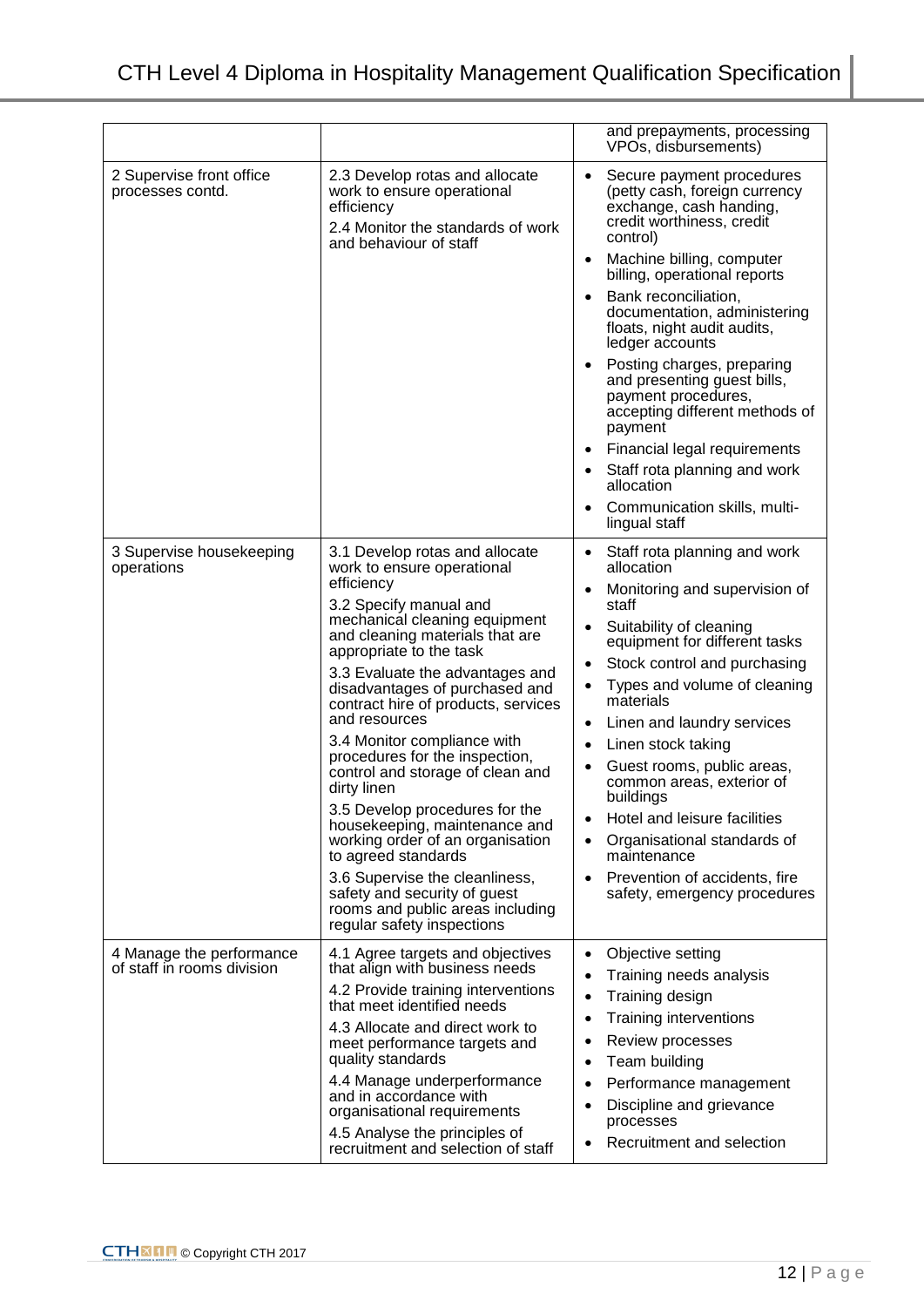| <b>Title</b>                                                                                                    | <b>Food and Beverage Operations</b>                                                                                                      |                                                                                                                                                                                                                                                                                                                                                                                                                                                                                                                                                                                                                                                                                                                                                                                                                                                                                                                                             |                                                                                                                                                                                                                                                                                                                                                                                                                                                                                                                                                                                                                                                                                                                                                                                                                                                                                                                                                                                                                                                                                                       |  |
|-----------------------------------------------------------------------------------------------------------------|------------------------------------------------------------------------------------------------------------------------------------------|---------------------------------------------------------------------------------------------------------------------------------------------------------------------------------------------------------------------------------------------------------------------------------------------------------------------------------------------------------------------------------------------------------------------------------------------------------------------------------------------------------------------------------------------------------------------------------------------------------------------------------------------------------------------------------------------------------------------------------------------------------------------------------------------------------------------------------------------------------------------------------------------------------------------------------------------|-------------------------------------------------------------------------------------------------------------------------------------------------------------------------------------------------------------------------------------------------------------------------------------------------------------------------------------------------------------------------------------------------------------------------------------------------------------------------------------------------------------------------------------------------------------------------------------------------------------------------------------------------------------------------------------------------------------------------------------------------------------------------------------------------------------------------------------------------------------------------------------------------------------------------------------------------------------------------------------------------------------------------------------------------------------------------------------------------------|--|
| Unit purpose<br>and $aim(s)$                                                                                    | This unit covers understanding the principles of food production operations, food<br>production operations and food and beverage service |                                                                                                                                                                                                                                                                                                                                                                                                                                                                                                                                                                                                                                                                                                                                                                                                                                                                                                                                             |                                                                                                                                                                                                                                                                                                                                                                                                                                                                                                                                                                                                                                                                                                                                                                                                                                                                                                                                                                                                                                                                                                       |  |
| Ofqual ref                                                                                                      | F/504/4390                                                                                                                               |                                                                                                                                                                                                                                                                                                                                                                                                                                                                                                                                                                                                                                                                                                                                                                                                                                                                                                                                             |                                                                                                                                                                                                                                                                                                                                                                                                                                                                                                                                                                                                                                                                                                                                                                                                                                                                                                                                                                                                                                                                                                       |  |
| <b>Unit Code</b>                                                                                                | <b>FBO</b>                                                                                                                               |                                                                                                                                                                                                                                                                                                                                                                                                                                                                                                                                                                                                                                                                                                                                                                                                                                                                                                                                             |                                                                                                                                                                                                                                                                                                                                                                                                                                                                                                                                                                                                                                                                                                                                                                                                                                                                                                                                                                                                                                                                                                       |  |
| Level                                                                                                           | 3                                                                                                                                        |                                                                                                                                                                                                                                                                                                                                                                                                                                                                                                                                                                                                                                                                                                                                                                                                                                                                                                                                             |                                                                                                                                                                                                                                                                                                                                                                                                                                                                                                                                                                                                                                                                                                                                                                                                                                                                                                                                                                                                                                                                                                       |  |
| Credit value                                                                                                    | 20                                                                                                                                       |                                                                                                                                                                                                                                                                                                                                                                                                                                                                                                                                                                                                                                                                                                                                                                                                                                                                                                                                             |                                                                                                                                                                                                                                                                                                                                                                                                                                                                                                                                                                                                                                                                                                                                                                                                                                                                                                                                                                                                                                                                                                       |  |
| <b>GLH</b>                                                                                                      | 140                                                                                                                                      |                                                                                                                                                                                                                                                                                                                                                                                                                                                                                                                                                                                                                                                                                                                                                                                                                                                                                                                                             |                                                                                                                                                                                                                                                                                                                                                                                                                                                                                                                                                                                                                                                                                                                                                                                                                                                                                                                                                                                                                                                                                                       |  |
| Learning outcomes<br>When awarded credit for this<br>unit, a student will:                                      |                                                                                                                                          | Assessment criteria<br>Assessment of this learning<br>outcome will require a student to<br>demonstrate that they can:                                                                                                                                                                                                                                                                                                                                                                                                                                                                                                                                                                                                                                                                                                                                                                                                                       | Indicative content                                                                                                                                                                                                                                                                                                                                                                                                                                                                                                                                                                                                                                                                                                                                                                                                                                                                                                                                                                                                                                                                                    |  |
| 1 Understand the principles<br>of food and beverage<br>operations<br>2 Understand food<br>production operations |                                                                                                                                          | 1.1 Describe typical<br>organisational structures and<br>roles in food and beverage<br>operations<br>1.2 Describe different kinds of<br>food operations<br>1.3 Identify the nature of the meal<br>or event for which service is<br>required<br>1.4 Explain how menus and wine<br>lists are structured<br>1.5 Describe how to comply with<br>hygiene, health and safety<br>standards and legislation<br>1.6 Explain how to maintain food<br>and beverage stock levels<br>2.1 Identify the ingredients<br>needed and explain how to<br>prepare them to the required<br>standard in the correct sequence<br>2.2 Explain the suitability of<br>different cooking methods and<br>equipment for different dishes<br>2.3 Explain how to present dishes<br>in accordance with organisational<br>standards<br>2.4 Identify organisational<br>purchasing procedures<br>2.5 Explain storage methods that<br>are appropriate to different food<br>items | Kitchen, restaurant,<br>$\bullet$<br>banqueting organisational<br>structures<br>Restaurant concepts, outlets,<br>$\bullet$<br>banqueting, fast food, hotel,<br>industrial, outside catering,<br>institutional, in-flight,<br>restaurant, public house,<br>transport catering<br>Trends in lifestyles, diets and<br>customer expectations<br>Different types of food service<br>Different types of beverage<br>service<br>Kitchen layouts and<br>equipment<br>Requirements of recipes<br>Requirements of different<br>cooking methods (traditional,<br>centralised, cook-chill, cook-<br>freeze, sous vide)<br>Cooking times for different foods<br>Hygiene requirements for<br>preparing, cooking, presenting<br>and storing food<br>Food poisoning symptoms, "at<br>risk" groups and common<br>causes of food poisoning<br>Food safety control measures<br>$\bullet$<br>(inc. preventing cross<br>contamination, bacteria, food<br>pests)<br>Workplace health and safety<br>legal requirements inc.<br>cleaning routines, waste<br>disposal, fire prevention<br>Kitchen food storage<br>requirements |  |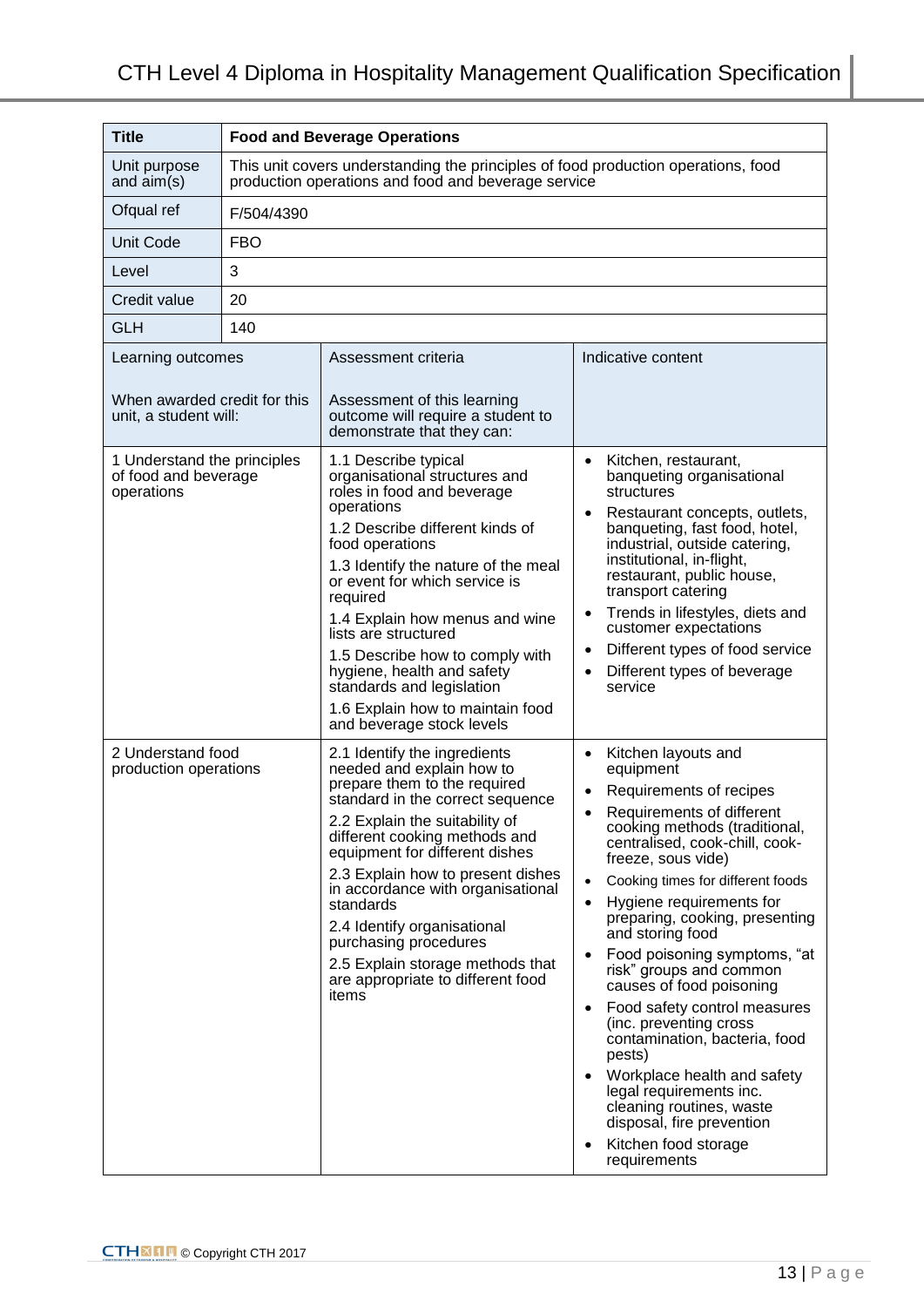| 3 Understand food and<br>beverage service                                                                                          | 3.1 Describe organisational<br>standards and timings in setting<br>up for food and beverage service                                                   | Clearing and cleaning<br>Crockery, cutlery, glassware,<br>napery                         |
|------------------------------------------------------------------------------------------------------------------------------------|-------------------------------------------------------------------------------------------------------------------------------------------------------|------------------------------------------------------------------------------------------|
|                                                                                                                                    | 3.2 Describe how to serve food<br>and beverages in accordance with<br>organisational standards                                                        | Rooms and furniture inc.<br>$\bullet$<br>dropping tables, service<br>stations, trays etc |
|                                                                                                                                    | 3.3 Explain the customer care                                                                                                                         | Problem solving<br>٠                                                                     |
|                                                                                                                                    | service required in a food and<br>beverage department                                                                                                 | Flow management<br>٠                                                                     |
| present accurate bills in different<br>payment forms<br>3.5 Explain the requirements of<br>hygiene in food and beverage<br>service | 3.4 Describe how to calculate and                                                                                                                     | Timetables, staffing rotas                                                               |
|                                                                                                                                    |                                                                                                                                                       | Personal presentation and<br>٠<br>hygiene requirements                                   |
|                                                                                                                                    | Organisational customer<br>٠<br>service standards<br>(presentation, manner, timing,<br>temperature of food and<br>beverages, meeting and<br>greeting) |                                                                                          |
|                                                                                                                                    |                                                                                                                                                       | Referring problems<br>٠                                                                  |
|                                                                                                                                    |                                                                                                                                                       | Calculating bills                                                                        |
|                                                                                                                                    |                                                                                                                                                       | Different methods of payment                                                             |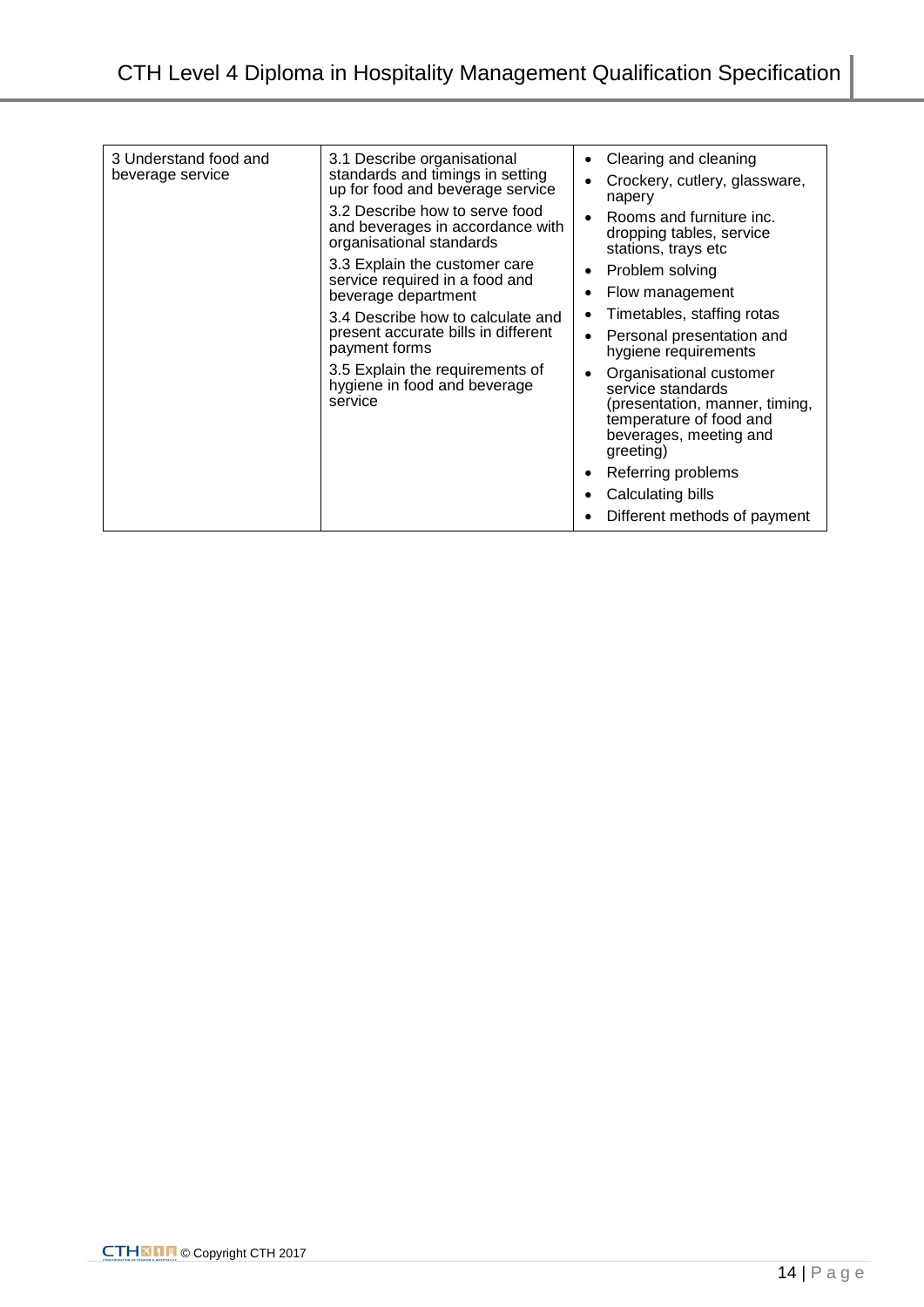| <b>Title</b>                                                               |                | <b>Food and Beverage Supervision</b>                                                                                                                                                                                                                                                                                                                                                                                                                                                                                                                                                                                       |                                                                                                                                                                                                                                                                                                                                                                                                                                                                                                                                                                                                                                                                                    |  |
|----------------------------------------------------------------------------|----------------|----------------------------------------------------------------------------------------------------------------------------------------------------------------------------------------------------------------------------------------------------------------------------------------------------------------------------------------------------------------------------------------------------------------------------------------------------------------------------------------------------------------------------------------------------------------------------------------------------------------------------|------------------------------------------------------------------------------------------------------------------------------------------------------------------------------------------------------------------------------------------------------------------------------------------------------------------------------------------------------------------------------------------------------------------------------------------------------------------------------------------------------------------------------------------------------------------------------------------------------------------------------------------------------------------------------------|--|
| Unit purpose<br>and $aim(s)$                                               |                | This unit covers evaluating the effectiveness of food and beverage operations,<br>developing food and beverage operations, understanding how to arrange banquets and<br>functions, understanding how to supervise the purchasing and storage of food and<br>beverages and the management of staff performance                                                                                                                                                                                                                                                                                                              |                                                                                                                                                                                                                                                                                                                                                                                                                                                                                                                                                                                                                                                                                    |  |
| Ofqual ref                                                                 | M/504/4417     |                                                                                                                                                                                                                                                                                                                                                                                                                                                                                                                                                                                                                            |                                                                                                                                                                                                                                                                                                                                                                                                                                                                                                                                                                                                                                                                                    |  |
| <b>Unit Code</b>                                                           | <b>FBS</b>     |                                                                                                                                                                                                                                                                                                                                                                                                                                                                                                                                                                                                                            |                                                                                                                                                                                                                                                                                                                                                                                                                                                                                                                                                                                                                                                                                    |  |
| Level                                                                      | $\overline{4}$ |                                                                                                                                                                                                                                                                                                                                                                                                                                                                                                                                                                                                                            |                                                                                                                                                                                                                                                                                                                                                                                                                                                                                                                                                                                                                                                                                    |  |
| Credit value                                                               | 25             |                                                                                                                                                                                                                                                                                                                                                                                                                                                                                                                                                                                                                            |                                                                                                                                                                                                                                                                                                                                                                                                                                                                                                                                                                                                                                                                                    |  |
| <b>GLH</b>                                                                 | 125            |                                                                                                                                                                                                                                                                                                                                                                                                                                                                                                                                                                                                                            |                                                                                                                                                                                                                                                                                                                                                                                                                                                                                                                                                                                                                                                                                    |  |
| Learning outcomes<br>When awarded credit for this<br>unit, a student will: |                | Assessment criteria<br>Assessment of this learning<br>outcome will require a student to<br>demonstrate that they can:                                                                                                                                                                                                                                                                                                                                                                                                                                                                                                      | Indicative content                                                                                                                                                                                                                                                                                                                                                                                                                                                                                                                                                                                                                                                                 |  |
| 1 Evaluate the effectiveness<br>of food and beverage<br>operations         |                | 1.1 Set realistic criteria for the<br>evaluation of food and beverage<br>operations<br>1.2 Analyse the efficiency and<br>effectiveness of food and beverage<br>operations<br>1.3 Analyse the occupational,<br>environmental and human factors<br>that affect hygiene, health and<br>safety<br>1.4 Evaluate the potential impact<br>of non-compliance with regulatory<br>requirements                                                                                                                                                                                                                                       | Analysing facilities, layout,<br>methods of preparation,<br>cooking, service, quality,<br>customer satisfaction,<br>legislative requirements, cost-<br>effectiveness and profitability<br>Sources of information<br>$\bullet$<br>including customer feedback<br>Factors that affect customers'<br>$\bullet$<br>perceptions<br>Analytical techniques<br>$\bullet$<br>Food production methods<br>$\bullet$<br>Food service on-site and off-<br>site<br>Beverages: alcoholic and non-<br>alcoholic (hot and cold)<br>Risk assessment processes<br>Factors affecting health and<br>safety and how to mitigate<br>them<br>Legislative requirements and<br>law enforcement organisations |  |
| 2 Develop food and<br>beverage operations                                  |                | 2.1 Allocate human and physical<br>resources that are sufficient to<br>meet objectives<br>2.2 Define the factors that affect<br>the development of menus and<br>wine lists and recommend<br>changes to meet identified needs<br>and within budget<br>2.3 Recommend changes to<br>methods of food production and/or<br>food and beverage service that<br>meet identified needs and within<br>budget<br>2.4 Explain how any changes may<br>influence customers' perceptions<br>of the organisational brand<br>2.5 Evaluate the quality of staffs'<br>selling, customer service skills and<br>the extent of their product and | Operational requirements<br>$\bullet$<br>(plans, targets and objectives)<br>Financial and purchasing<br>implications of changes to food<br>and beverage operations (raw<br>materials, changes to facilities,<br>cooking methods and service)<br>Implications of change to<br>customers' perceptions and the<br>organisation<br>Trends in lifestyle, eating and<br>drinking habits                                                                                                                                                                                                                                                                                                  |  |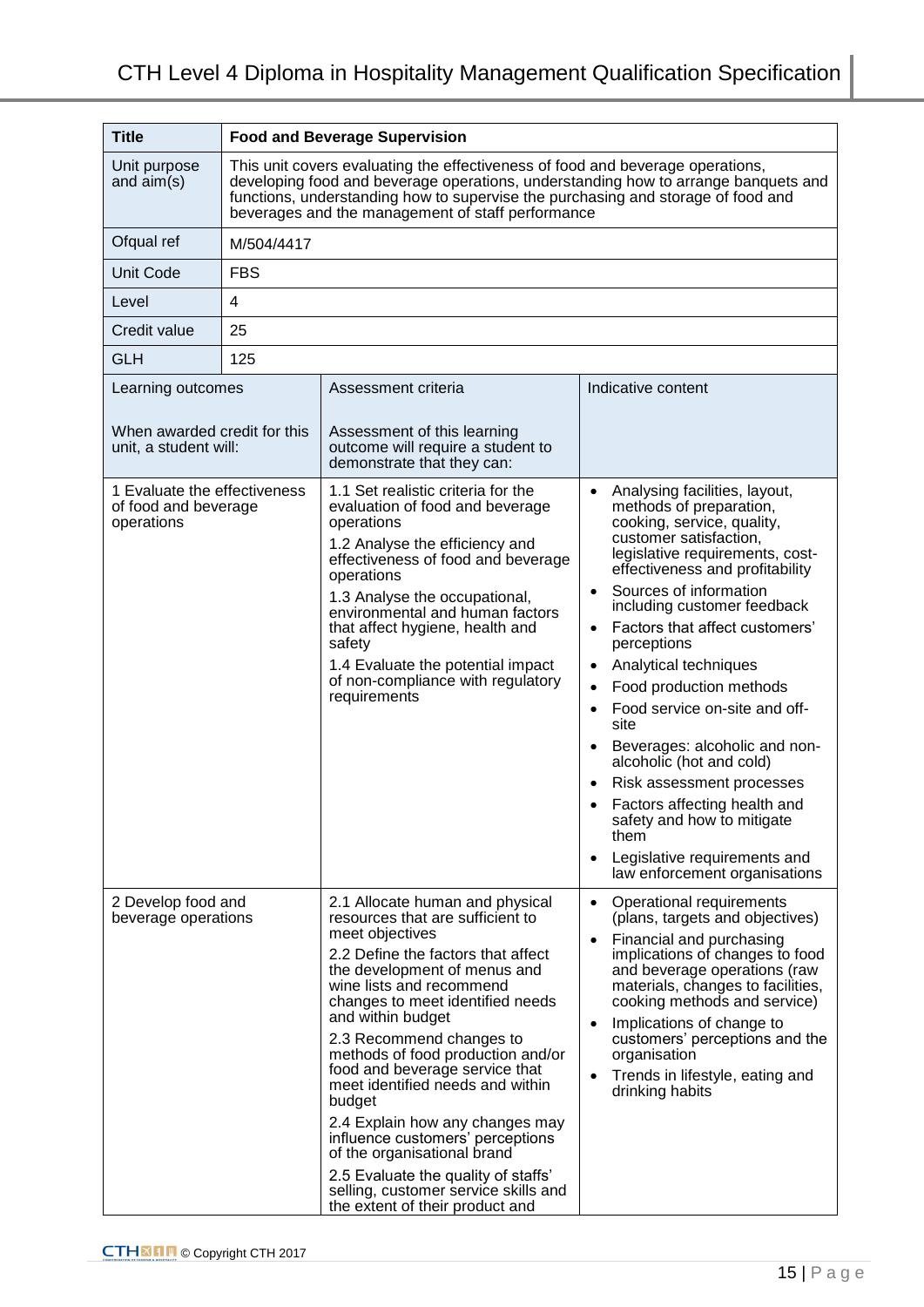|                                                                                                                                                                                                                                                                                                                                                                                                                                                                       | service knowledge                                                                                                                                                                                                                                                                                                                                                                                                                                                                         |                                                                                                                                                                                                                                                                                                        |
|-----------------------------------------------------------------------------------------------------------------------------------------------------------------------------------------------------------------------------------------------------------------------------------------------------------------------------------------------------------------------------------------------------------------------------------------------------------------------|-------------------------------------------------------------------------------------------------------------------------------------------------------------------------------------------------------------------------------------------------------------------------------------------------------------------------------------------------------------------------------------------------------------------------------------------------------------------------------------------|--------------------------------------------------------------------------------------------------------------------------------------------------------------------------------------------------------------------------------------------------------------------------------------------------------|
| 3 Understand how to<br>arrange banquets and<br>functions                                                                                                                                                                                                                                                                                                                                                                                                              | 3.1 Develop plans for banquets<br>and functions that meet the<br>specification within budget<br>3.2 Define menus, wine lists,<br>cooking and service methods that<br>are appropriate to the banquet or<br>function<br>3.3 Address hygiene, health and<br>safety issues for each event plan<br>3.4 Specify supervision and<br>staffing arrangements for each<br>event that are sufficient to meet<br>the specification<br>3.5 Evaluate the success of the<br>event against agreed criteria | Specification of the<br>$\bullet$<br>banquet/function<br>Methods of cooking and<br>$\bullet$<br>service appropriate to different<br>types of event<br>Numbers, roles and<br>$\bullet$<br>responsibilities of event staff<br>Post-event evaluation<br>Criteria: profitability, customer<br>satisfaction |
| 4 Understand how to<br>4.1 Define purchasing standards<br>supervise the purchasing<br>appropriate to the item to be<br>and storage of food and<br>purchased<br>beverages<br>4.2 Analyse the efficiency and<br>effectiveness of the purchasing<br>and storage of food and beverage<br>items<br>4.3 Specify storage methods that<br>are appropriate to the item being<br>stored<br>4.4 Specify procedures for the<br>issue of stock that are appropriate<br>to the item |                                                                                                                                                                                                                                                                                                                                                                                                                                                                                           | Food and non-food items<br>Alcoholic and non-alcoholic<br>beverages<br>High value items<br>Special storage requirements<br>Age requirements<br>Storage and stock records                                                                                                                               |
| 5 Manage the performance<br>of staff in food and beverage                                                                                                                                                                                                                                                                                                                                                                                                             | 5.1 Agree targets and objectives<br>that align with business needs<br>5.2 Provide training interventions<br>that meet identified needs<br>5.3 Allocate and direct work to<br>meet performance targets and<br>quality standards<br>5.4 Manage underperformance<br>and in accordance with<br>organisational requirements<br>5.5 Analyse the principles of<br>recruitment and selection of staff                                                                                             | Objective setting<br>Training needs analysis<br>Training design<br>$\bullet$<br><b>Training interventions</b><br>Review processes<br>Team building<br>Performance management<br>Discipline and grievance<br>$\bullet$<br>processes<br>Recruitment and selection                                        |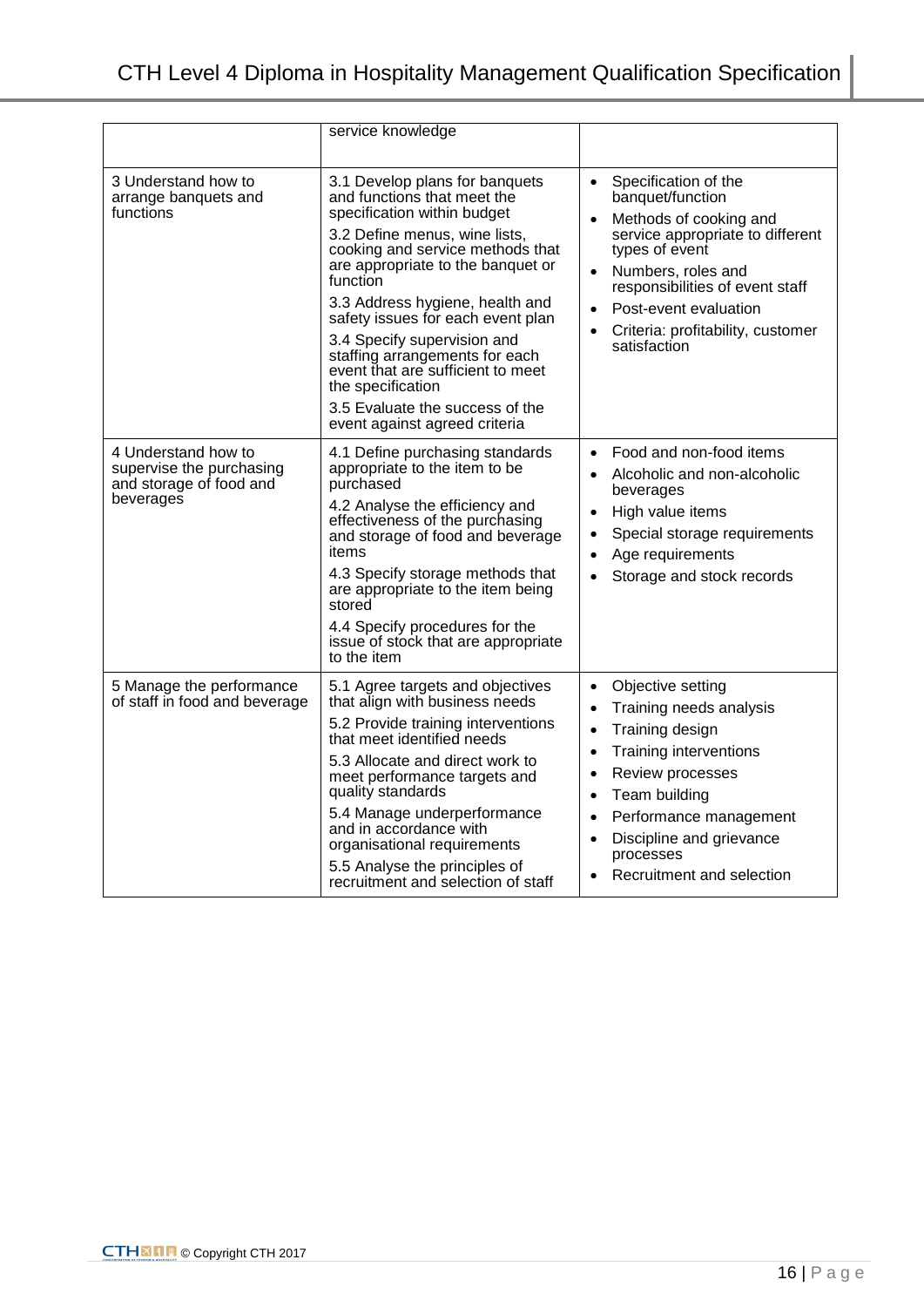| <b>Title</b>                                                                                                                                                            | <b>Finance in Tourism and Hospitality</b>                                                                                                                                                                                                                                                                                                                                                                              |                                                                                                                                                                                                                                              |                                                                                                                                                                                                                                                                                                                                          |
|-------------------------------------------------------------------------------------------------------------------------------------------------------------------------|------------------------------------------------------------------------------------------------------------------------------------------------------------------------------------------------------------------------------------------------------------------------------------------------------------------------------------------------------------------------------------------------------------------------|----------------------------------------------------------------------------------------------------------------------------------------------------------------------------------------------------------------------------------------------|------------------------------------------------------------------------------------------------------------------------------------------------------------------------------------------------------------------------------------------------------------------------------------------------------------------------------------------|
| Unit purpose<br>and $aim(s)$                                                                                                                                            | This unit enables students to gain an understanding of main sources of finance, to<br>understand the relationships between cost volume and profit, to carry out specific<br>costing practices and make recommendations on prices and interpret business<br>performance using recognised tools.<br>It is not an in-depth accounting unit, and this should be borne in mind when planning<br>and executing the delivery. |                                                                                                                                                                                                                                              |                                                                                                                                                                                                                                                                                                                                          |
| Ofqual ref                                                                                                                                                              | M/507/3867                                                                                                                                                                                                                                                                                                                                                                                                             |                                                                                                                                                                                                                                              |                                                                                                                                                                                                                                                                                                                                          |
| <b>Unit Code</b>                                                                                                                                                        | <b>FTH</b>                                                                                                                                                                                                                                                                                                                                                                                                             |                                                                                                                                                                                                                                              |                                                                                                                                                                                                                                                                                                                                          |
| Level                                                                                                                                                                   | 3                                                                                                                                                                                                                                                                                                                                                                                                                      |                                                                                                                                                                                                                                              |                                                                                                                                                                                                                                                                                                                                          |
| Credit value                                                                                                                                                            | 15                                                                                                                                                                                                                                                                                                                                                                                                                     |                                                                                                                                                                                                                                              |                                                                                                                                                                                                                                                                                                                                          |
| <b>GLH</b>                                                                                                                                                              | 105                                                                                                                                                                                                                                                                                                                                                                                                                    |                                                                                                                                                                                                                                              |                                                                                                                                                                                                                                                                                                                                          |
| Learning outcomes                                                                                                                                                       |                                                                                                                                                                                                                                                                                                                                                                                                                        | Assessment criteria                                                                                                                                                                                                                          | Indicative content                                                                                                                                                                                                                                                                                                                       |
| When awarded credit for this<br>unit, a student will:                                                                                                                   |                                                                                                                                                                                                                                                                                                                                                                                                                        | Assessment of this learning<br>outcome will require a<br>student to demonstrate that<br>they can:                                                                                                                                            |                                                                                                                                                                                                                                                                                                                                          |
| 1. Understand the sources of<br>income generation and other<br>funding in the tourism and<br>hospitality industry.                                                      |                                                                                                                                                                                                                                                                                                                                                                                                                        | 1.1 Describe sources of<br>income generation.<br>1.2 Describe sources of<br>funding.                                                                                                                                                         | Sales, commission, grants,<br>$\bullet$<br>sponsorship,<br>Retained profits, investors, bank<br>loans, mortgages, creditors;                                                                                                                                                                                                             |
| 2. Understand the operation<br>of the business in terms of<br>the elements of costs.                                                                                    |                                                                                                                                                                                                                                                                                                                                                                                                                        | 2.1 Describe the elements of<br>cost found within the tourism<br>and hospitality industry.<br>2.2 Describe some of the key<br>aspects of effective control<br>systems for high value<br>assets.                                              | Materials, consumables, labour,<br>overheads,<br>Cash control, bank reconciliation,<br>$\bullet$<br>control of purchasing and storage of<br>consumables                                                                                                                                                                                  |
| 3. Be able to apply the<br>concept of marginal costing<br>to price setting, particularly<br>as applied to those costs<br>which change with time or<br>level of activity |                                                                                                                                                                                                                                                                                                                                                                                                                        | 3.1 Identify operations when<br>this is a useful tool.<br>3.2 Calculate marginal costs<br>and apply the result to pricing<br>decisions.                                                                                                      | The nature of costs in relation to<br>$\bullet$<br>sales, ranging from fixed to semi-<br>fixed to variable. High fixed cost/low<br>variable cost operations with time<br>constraints.<br>Last minute offers, price deals, filling<br>$\bullet$<br>seats on planes/rooms in hotels.                                                       |
| 4. Be able to prepare<br>budgets and compare<br>budgets with actual results                                                                                             |                                                                                                                                                                                                                                                                                                                                                                                                                        | 4.1 Explain the main reasons<br>for using budgets, and some<br>of their limitations.<br>4.2 Prepare relevant<br>operating budgets.<br>4.3 Calculate variances<br>between given actual and<br>budgeted figures and<br>comment on the results. | To assist with planning an operation<br>$\bullet$<br>and to measure its actual<br>performance. Limited to measurable<br>aspects of the business, and so can<br>miss the less tangible aspects.<br>Cash flow, sales,<br>٠<br>Variances to include sales volume,<br>$\bullet$<br>materials, labour, overheads and<br>gross and net profit. |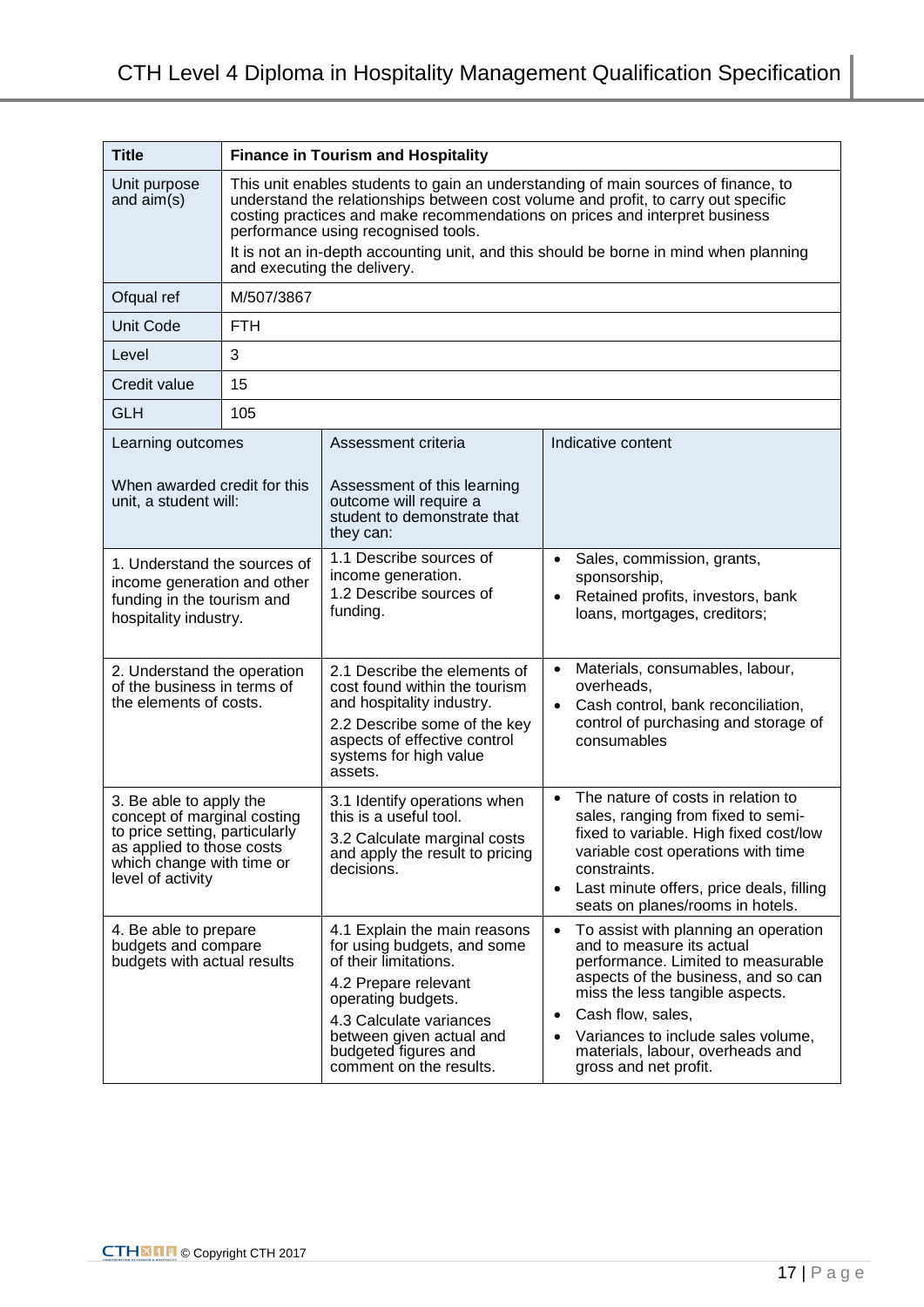| 5. Be able to interpret<br>business performance from<br>profit and loss statements<br>and balance sheets using<br>ratios and percentages. | 5.1 Use a number of tools to<br>analyse a given business'<br>performance to include basic<br>sales, liquidity, efficiency and<br>financial ratios. | Sales profitability: gross and net<br>profit,<br>Liquidity ratios: current test and acid<br>test<br>Efficiency ratios: debtors and<br>creditors payment periods; stock<br>turnover<br>• Financial ratios: return on capital<br>employed |
|-------------------------------------------------------------------------------------------------------------------------------------------|----------------------------------------------------------------------------------------------------------------------------------------------------|-----------------------------------------------------------------------------------------------------------------------------------------------------------------------------------------------------------------------------------------|
|-------------------------------------------------------------------------------------------------------------------------------------------|----------------------------------------------------------------------------------------------------------------------------------------------------|-----------------------------------------------------------------------------------------------------------------------------------------------------------------------------------------------------------------------------------------|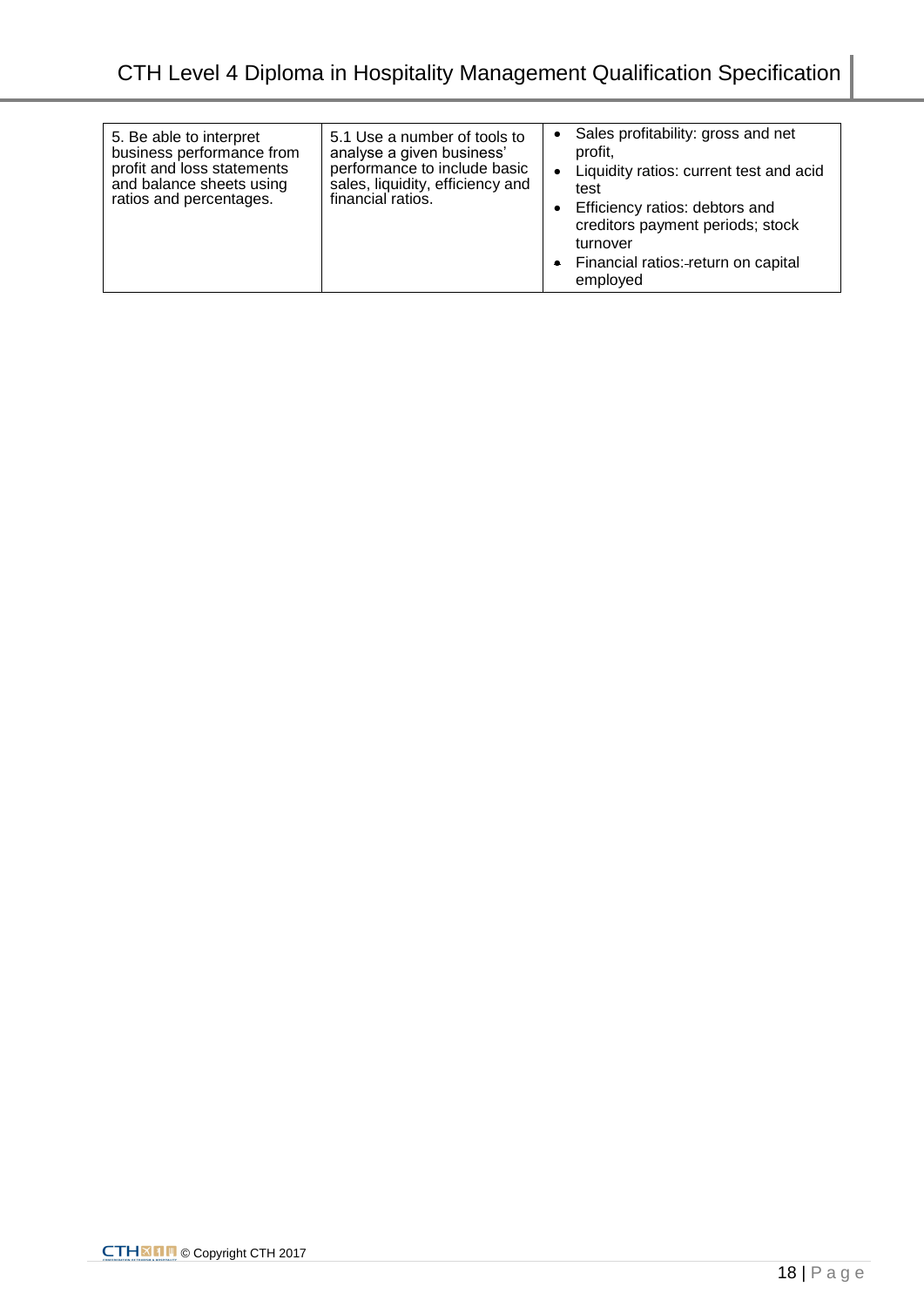| <b>Title</b>                                                                                    |                                                                                                                                                                                                                                                                                                       | <b>Customer Service Management in Tourism and Hospitality</b>                                                                                                                                                                                                                                                                                                                         |                                                                                                                                                                                                                                                                                                                                                                                                                                                                                                                                                                               |
|-------------------------------------------------------------------------------------------------|-------------------------------------------------------------------------------------------------------------------------------------------------------------------------------------------------------------------------------------------------------------------------------------------------------|---------------------------------------------------------------------------------------------------------------------------------------------------------------------------------------------------------------------------------------------------------------------------------------------------------------------------------------------------------------------------------------|-------------------------------------------------------------------------------------------------------------------------------------------------------------------------------------------------------------------------------------------------------------------------------------------------------------------------------------------------------------------------------------------------------------------------------------------------------------------------------------------------------------------------------------------------------------------------------|
| Unit purpose<br>and $aim(s)$                                                                    | This unit covers the management of customer service operations, managing the<br>resolution of customers' queries and complaints, analysing the effectiveness of<br>customer service in hospitality or tourism and understanding the use of quality systems<br>in the tourism and hospitality industry |                                                                                                                                                                                                                                                                                                                                                                                       |                                                                                                                                                                                                                                                                                                                                                                                                                                                                                                                                                                               |
| Ofqual ref                                                                                      | R/504/4412                                                                                                                                                                                                                                                                                            |                                                                                                                                                                                                                                                                                                                                                                                       |                                                                                                                                                                                                                                                                                                                                                                                                                                                                                                                                                                               |
| <b>Unit Code</b>                                                                                | <b>CSMTH</b>                                                                                                                                                                                                                                                                                          |                                                                                                                                                                                                                                                                                                                                                                                       |                                                                                                                                                                                                                                                                                                                                                                                                                                                                                                                                                                               |
| Level                                                                                           | 4                                                                                                                                                                                                                                                                                                     |                                                                                                                                                                                                                                                                                                                                                                                       |                                                                                                                                                                                                                                                                                                                                                                                                                                                                                                                                                                               |
| Credit value                                                                                    | 20                                                                                                                                                                                                                                                                                                    |                                                                                                                                                                                                                                                                                                                                                                                       |                                                                                                                                                                                                                                                                                                                                                                                                                                                                                                                                                                               |
| <b>GLH</b>                                                                                      | 100                                                                                                                                                                                                                                                                                                   |                                                                                                                                                                                                                                                                                                                                                                                       |                                                                                                                                                                                                                                                                                                                                                                                                                                                                                                                                                                               |
| Learning outcomes                                                                               |                                                                                                                                                                                                                                                                                                       | Assessment criteria                                                                                                                                                                                                                                                                                                                                                                   | Indicative content                                                                                                                                                                                                                                                                                                                                                                                                                                                                                                                                                            |
| When awarded credit for this<br>unit, a student will:                                           |                                                                                                                                                                                                                                                                                                       | Assessment of this learning<br>outcome will require a student to<br>demonstrate that they can:                                                                                                                                                                                                                                                                                        |                                                                                                                                                                                                                                                                                                                                                                                                                                                                                                                                                                               |
| 1 Manage customer service<br>operations in hospitality or<br>tourism                            |                                                                                                                                                                                                                                                                                                       | 1.1 Explain the importance of<br>anticipating customers' needs and<br>preferences<br>1.2 Set customer service targets<br>and standards for a department<br>1.3 Allocate resources to<br>operations to enable efficient<br>customer service<br>1.4 Ensure all staff maintain<br>customer service standards<br>1.5 Make use of customer<br>feedback to improve products and<br>services | Guest relations management<br>$\bullet$<br>including use of technology<br>Standards of customer service<br>$\bullet$<br>Image of the organisation<br>$\bullet$<br>Customers' expectations<br>$\bullet$<br>Monitoring staff performance<br>and behaviour in customer<br>service<br>Factors that create/influence<br>rapport with customers<br>Risk identification and<br>$\bullet$<br>contingency planning<br><b>Customer Relationship</b><br>$\bullet$<br>Management (CRM) definition,<br>scope and use<br>Role of the manager in<br>coaching staff and providing<br>feedback |
| 2 Manage the resolution of<br>customers' queries and<br>complaints in hospitality or<br>tourism |                                                                                                                                                                                                                                                                                                       | 2.1 Describe possible actions to<br>prevent problems<br>2.2 Identify the cause of<br>complaints<br>2.3 Explain how to handle<br>complaints in accordance with<br>customer service standards<br>2.4 Maintain records of issues,<br>problems and incidents                                                                                                                              | Techniques to identify<br>$\bullet$<br>problems<br>Possible courses to prevent<br>$\bullet$<br>problems<br>Compensation, discounts and<br>offers<br>Authority limits and<br>$\bullet$<br>empowering staff<br>Use of information in resolving<br>$\bullet$<br>and preventing complaints<br>Communicating in a way that<br>customers can understand (ie<br>jargon-free)<br>Verbal and non-verbal<br>communication techniques                                                                                                                                                    |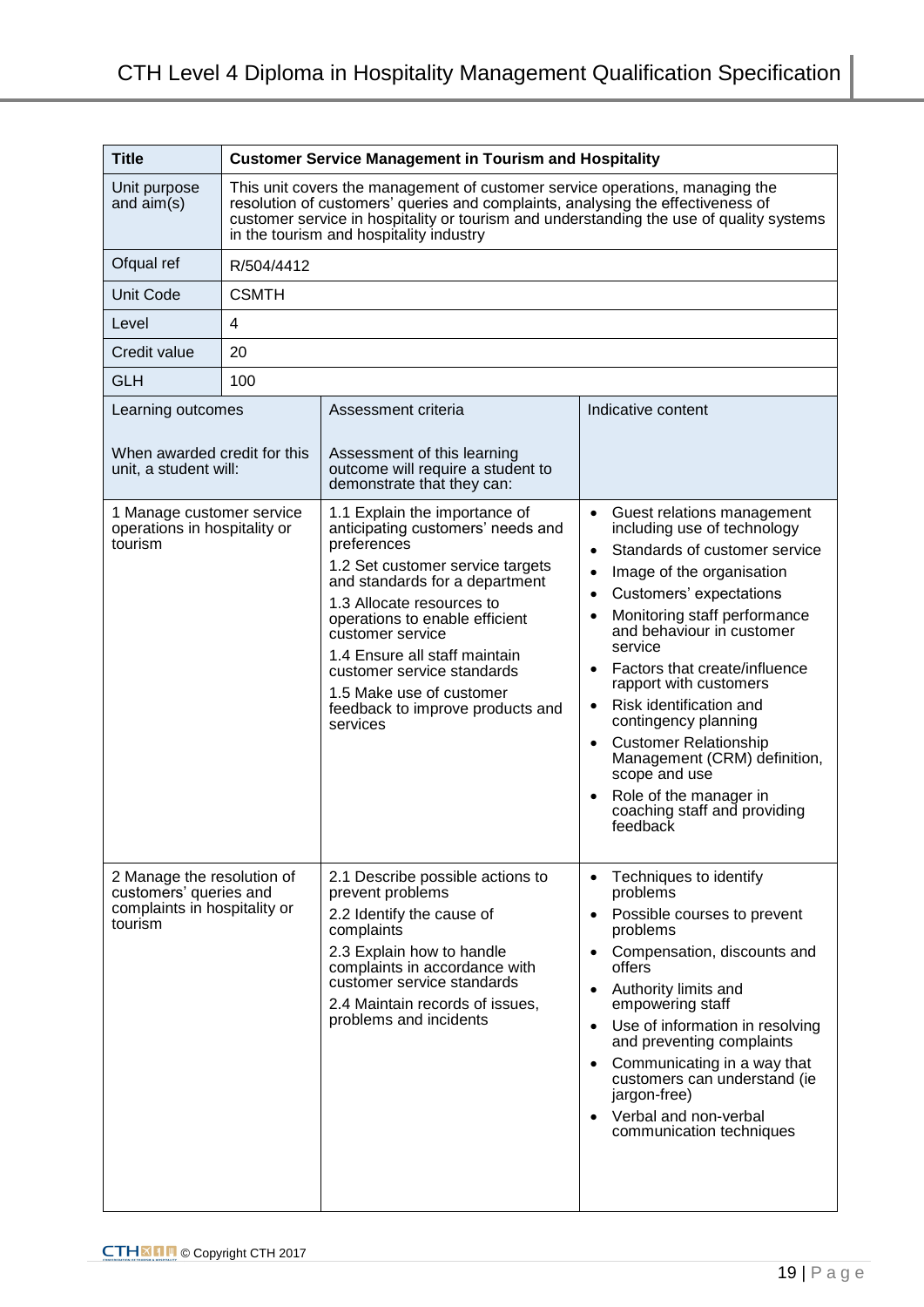| 3 Analyse the effectiveness<br>of customer service in<br>hospitality or tourism          | 3.1 Implement an evaluation plan<br>in accordance with organisational<br>requirements<br>3.2 Analyse information using<br>agreed techniques<br>3.3 Identify strengths, areas for<br>improvement and patterns of<br>repeated customer complaints<br>3.4 Recommend improvements<br>that are practicable and which offer<br>value for money | Sources of information on<br>customers and business<br>performance<br>Analytical techniques<br>Use of customer information in<br>quality operations<br>Criteria for recommending<br>improvements                       |
|------------------------------------------------------------------------------------------|------------------------------------------------------------------------------------------------------------------------------------------------------------------------------------------------------------------------------------------------------------------------------------------------------------------------------------------|------------------------------------------------------------------------------------------------------------------------------------------------------------------------------------------------------------------------|
| 4 Understand the use of<br>quality systems in the<br>tourism and hospitality<br>industry | 4.1 Define "quality", quality<br>attributes and measures<br>4.2 Explain the components of an<br>effective quality system<br>4.3 Explain how to identify<br>problems, defects and shortfalls<br>against quality standards<br>4.4 Explain how quality standards<br>can be used to make<br>improvements                                     | <b>Quality variables</b><br>Quality systems: TQM,<br><b>Investors in People, Hospitality</b><br>Assured, ISO and other non-<br>UK standards<br>Quality criteria and measures<br>Fault diagnosis and problem<br>solving |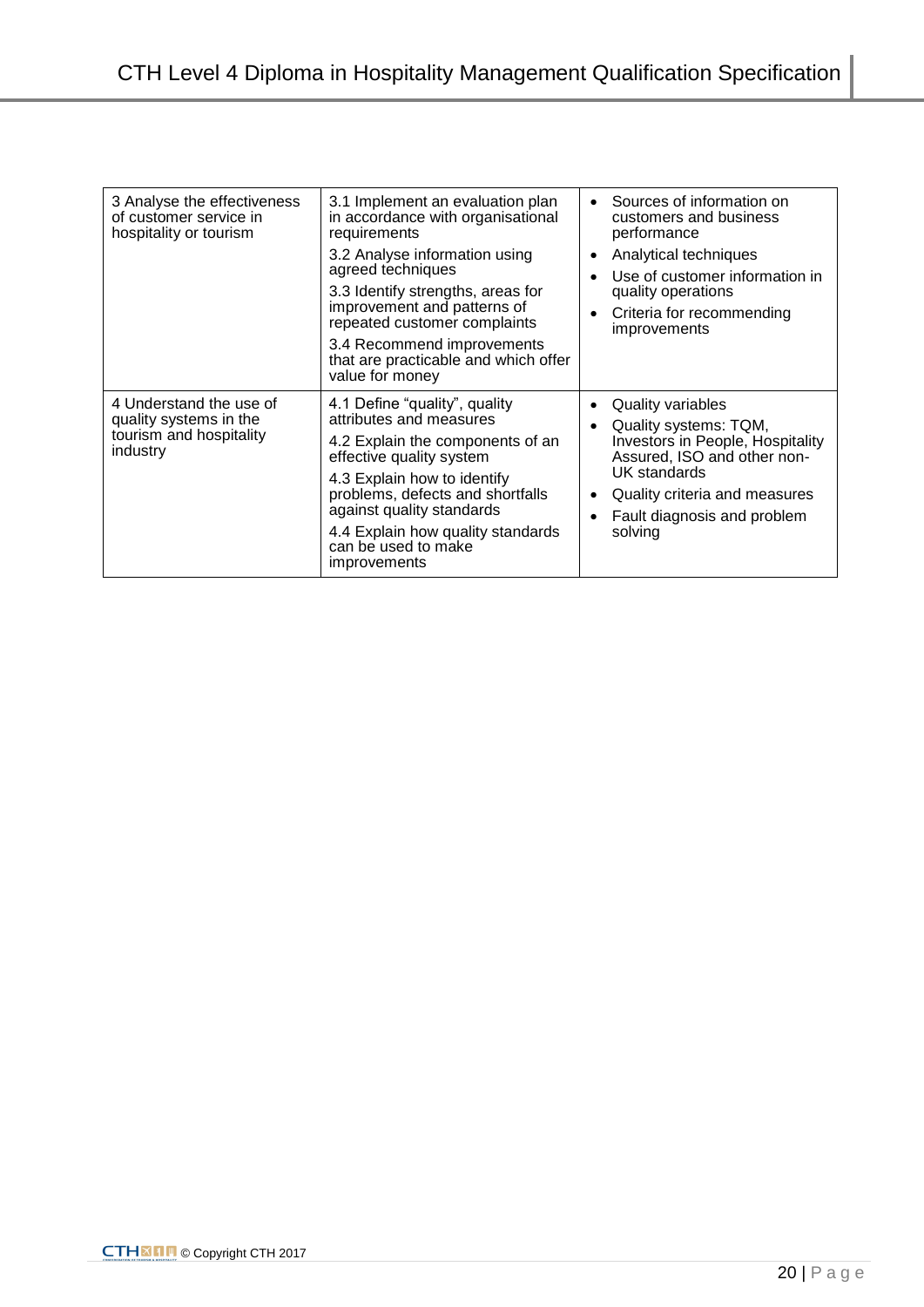| <b>Title</b>                                                                                                    | <b>Global Tourism and Hospitality</b>                                                                                                                                                                                                          |                                                                                                                                                                                                                                                                                                                                                 |                                                                                                                                                                                                                                                                                                                                                                                                                                                          |
|-----------------------------------------------------------------------------------------------------------------|------------------------------------------------------------------------------------------------------------------------------------------------------------------------------------------------------------------------------------------------|-------------------------------------------------------------------------------------------------------------------------------------------------------------------------------------------------------------------------------------------------------------------------------------------------------------------------------------------------|----------------------------------------------------------------------------------------------------------------------------------------------------------------------------------------------------------------------------------------------------------------------------------------------------------------------------------------------------------------------------------------------------------------------------------------------------------|
| Unit purpose<br>and $aim(s)$                                                                                    | This unit covers understanding the size and scope of the global tourism and hospitality<br>industry, the food and accommodation sub-sectors, the issues and influences affecting<br>it and the growth of global tourism and hospitality brands |                                                                                                                                                                                                                                                                                                                                                 |                                                                                                                                                                                                                                                                                                                                                                                                                                                          |
| Ofqual ref                                                                                                      | H/504/4415                                                                                                                                                                                                                                     |                                                                                                                                                                                                                                                                                                                                                 |                                                                                                                                                                                                                                                                                                                                                                                                                                                          |
| <b>Unit Code</b>                                                                                                | <b>GTH</b>                                                                                                                                                                                                                                     |                                                                                                                                                                                                                                                                                                                                                 |                                                                                                                                                                                                                                                                                                                                                                                                                                                          |
| Level                                                                                                           | 4                                                                                                                                                                                                                                              |                                                                                                                                                                                                                                                                                                                                                 |                                                                                                                                                                                                                                                                                                                                                                                                                                                          |
| Credit value                                                                                                    | 20                                                                                                                                                                                                                                             |                                                                                                                                                                                                                                                                                                                                                 |                                                                                                                                                                                                                                                                                                                                                                                                                                                          |
| <b>GLH</b>                                                                                                      | 100                                                                                                                                                                                                                                            |                                                                                                                                                                                                                                                                                                                                                 |                                                                                                                                                                                                                                                                                                                                                                                                                                                          |
| Learning outcomes                                                                                               |                                                                                                                                                                                                                                                | Assessment criteria                                                                                                                                                                                                                                                                                                                             | Indicative content                                                                                                                                                                                                                                                                                                                                                                                                                                       |
| When awarded credit for this<br>unit, a student will:                                                           |                                                                                                                                                                                                                                                | Assessment of this learning<br>outcome will require a student to<br>demonstrate that they can:                                                                                                                                                                                                                                                  |                                                                                                                                                                                                                                                                                                                                                                                                                                                          |
| 1 Understand the size and<br>scope of the global tourism<br>and hospitality industry                            |                                                                                                                                                                                                                                                | 1.1 Analyse the size, nature and<br>sub-sectors of the global tourism<br>and hospitality industry<br>1.2 Analyse the role of<br>stakeholders of the industry<br>1.3 Explain the history of the<br>tourism and hospitality industry<br>1.4 Analyse the inter-relationships<br>and links between tourism and<br>other sectors                     | Private sector, commercial,<br>$\bullet$<br>catering sectors, government-<br>related organisations, other<br>tourism and hospitality-related<br>services<br>IATA, UNWTO, CAA, BAA,<br>ABTA, Visit Britain, grading<br>organisations, similar non-UK<br>organisations<br>History of the industry<br>$\bullet$<br>Events that have shaped the<br>industry<br>World distribution of affluence                                                               |
| 2 Understand the food and<br>accommodation sub-sectors<br>within the global tourism and<br>hospitality industry |                                                                                                                                                                                                                                                | 2.1 Characterise the distinctions<br>between different types of<br>accommodation and their<br>operation<br>2.2 Characterise the distinctions<br>between different types of food<br>operation<br>2.3 Analyse the factors affecting<br>accommodation location decisions<br>2.4 Analyse the effectiveness of<br>transport and distribution systems | Types of accommodation<br>(business/conference, resort<br>and boutique hotels, guest<br>houses, B&Bs, villas, serviced<br>apartments, etc)<br>Food production and service<br>(restaurants, fast food outlets,<br>contract catering, industrial,<br>welfare and travel catering, the<br>licensed trade<br>Legal and statutory<br>requirements<br>Accommodation development<br>considerations<br>Domestic and global transport<br>and distribution systems |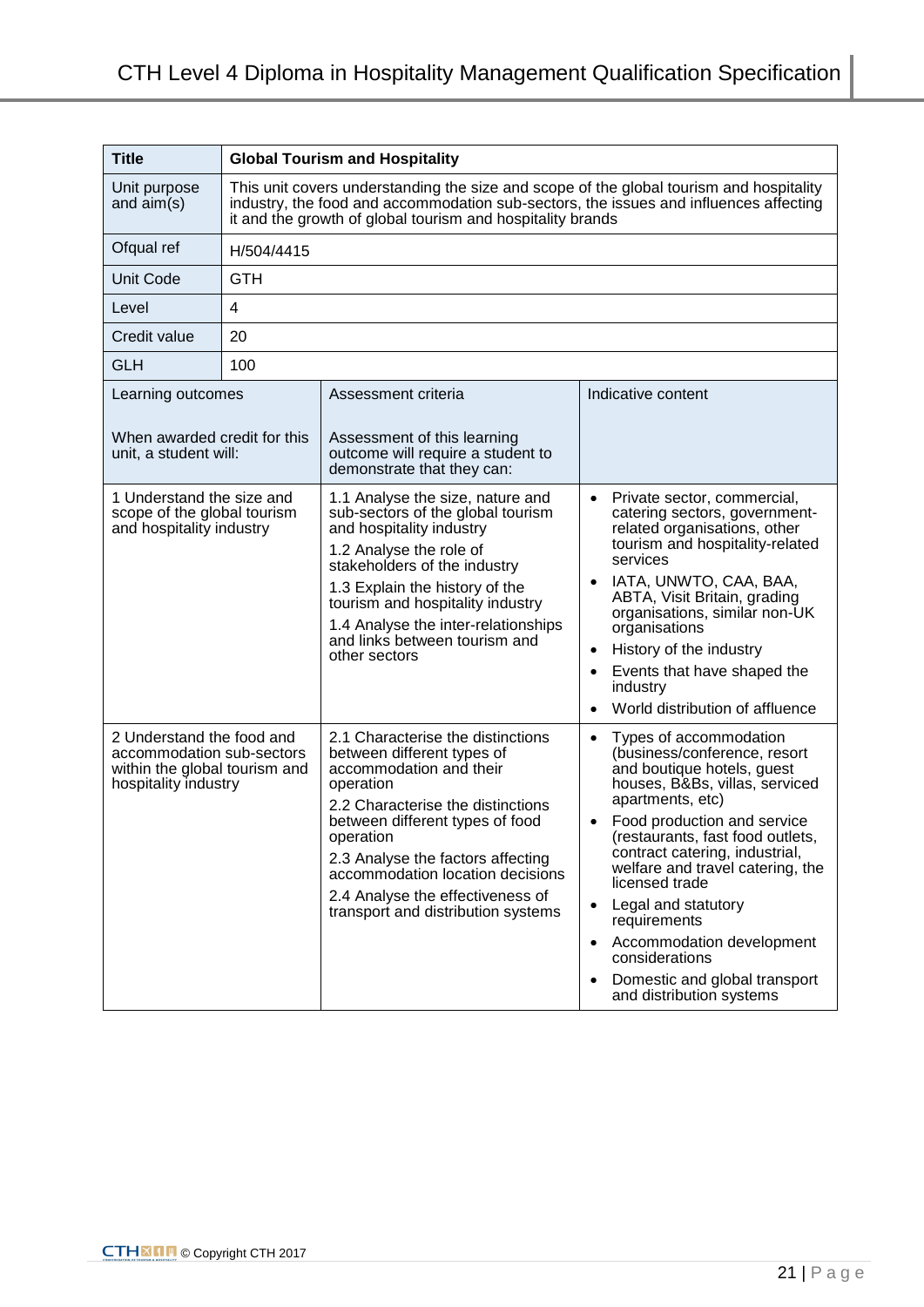| 3 Understand the issues and<br>influences affecting the<br>global tourism and hospitality<br>industry | 3.1 Review the development of the<br>industry and the reasons for<br>change<br>3.2 Evaluate the impact of<br>government activity and political<br>issues<br>3.3 Define the contribution of the<br>industry on the economy and its<br>impacts<br>3.4 Evaluate the effect of trends in<br>modern lifestyle habits<br>3.5 Evaluate the way in which<br>external factors affect the industry<br>and organisations within it | Changes in fashion,<br>$\bullet$<br>expectations, technology,<br>travel, business and holiday,<br>domestic and foreign, business<br>practices)<br>Visas, permits, foreign<br>exchange restrictions, political<br>unrest and tourism policy<br>Positive and negative socio-<br>economic impacts<br>Economic growth and decline,<br>$\bullet$<br>government stability,<br>disposable income, socio-<br>economic groupings,<br>sustainability<br>Influence of Corporate Social<br>$\bullet$<br>Responsibility (CSR),<br>globalisation and "green"<br>issues and sustainability,<br>ethical tourism<br>Organisational culture,<br>٠<br>business practice |
|-------------------------------------------------------------------------------------------------------|-------------------------------------------------------------------------------------------------------------------------------------------------------------------------------------------------------------------------------------------------------------------------------------------------------------------------------------------------------------------------------------------------------------------------|------------------------------------------------------------------------------------------------------------------------------------------------------------------------------------------------------------------------------------------------------------------------------------------------------------------------------------------------------------------------------------------------------------------------------------------------------------------------------------------------------------------------------------------------------------------------------------------------------------------------------------------------------|
| 4 Understand the growth of<br>global tourism and hospitality<br><b>brands</b>                         | 4.1 Define the characteristics and<br>uses of branding<br>4.2 Analyse the development of<br>global tourism and hospitality<br>brands<br>4.3 Analyse the benefits of<br>branding and brand loyalty<br>4.4 Explain the use of tourism and<br>hospitality globalisation strategies<br>and their risks                                                                                                                      | Definition, elements of and<br>$\bullet$<br>categories<br>History and role of branding<br>$\bullet$<br><b>Benefits</b><br>$\bullet$<br>Strategic alliances, franchising,<br>$\bullet$<br>management contracts, joint<br>ventures, acquisition (uses and<br>risks)                                                                                                                                                                                                                                                                                                                                                                                    |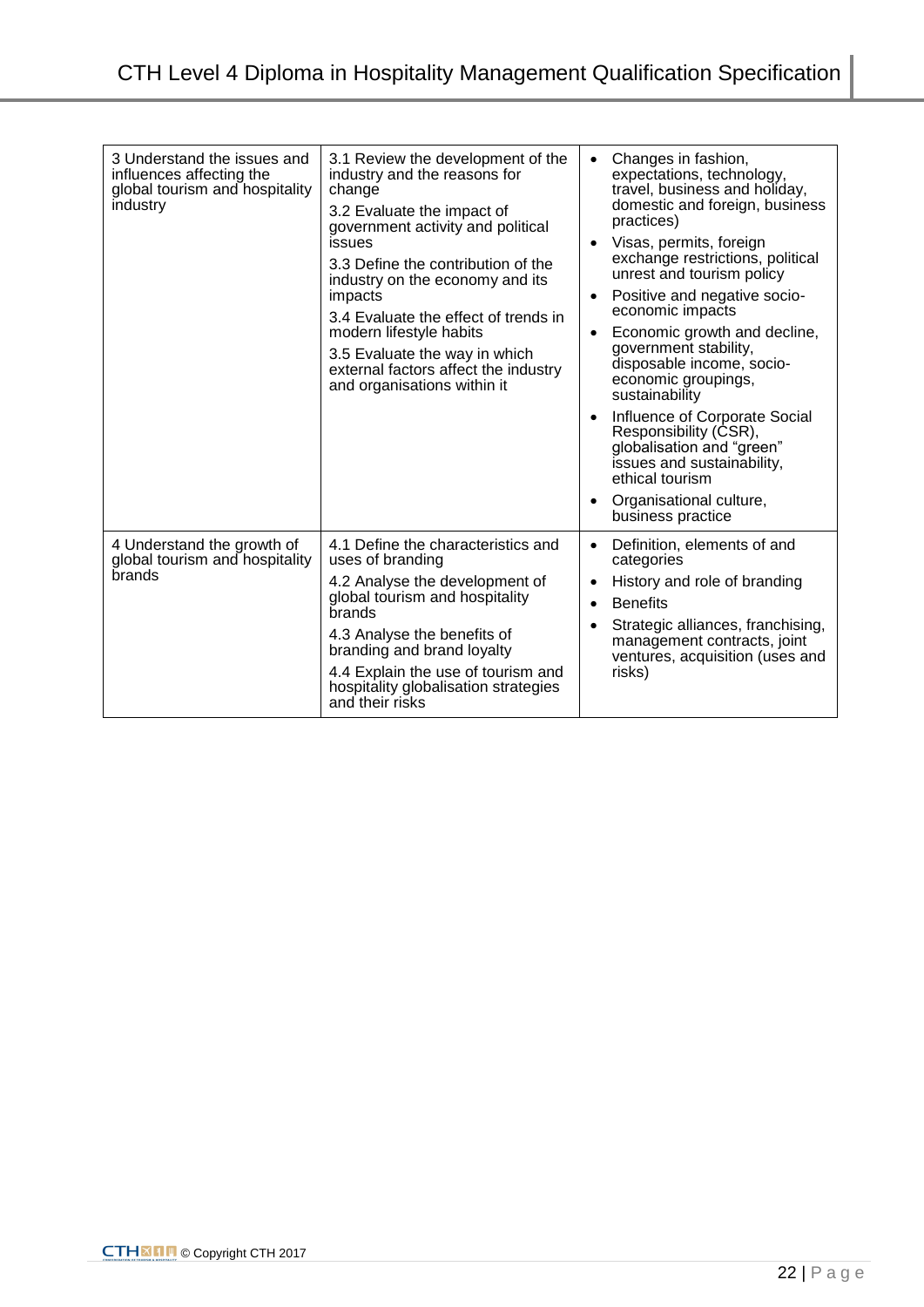# **APPENDIX A – SPECIMEN ASSESSMENT MATERIALS**

- 1. Mock examination
- 2. Sample assignment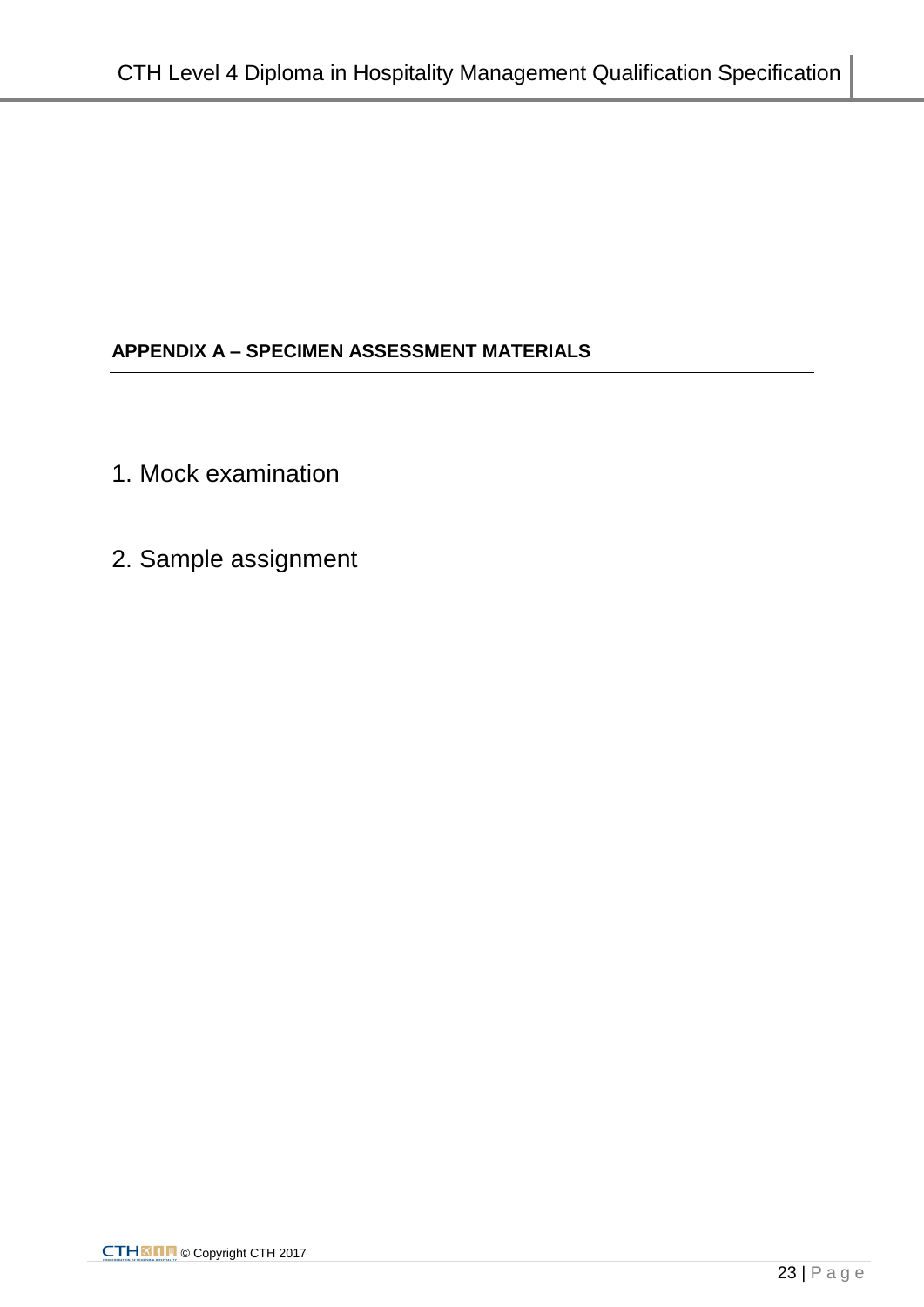# **Rooms Division Operations (L/504/4389)**

# **Assessment methodology**

Closed book written examination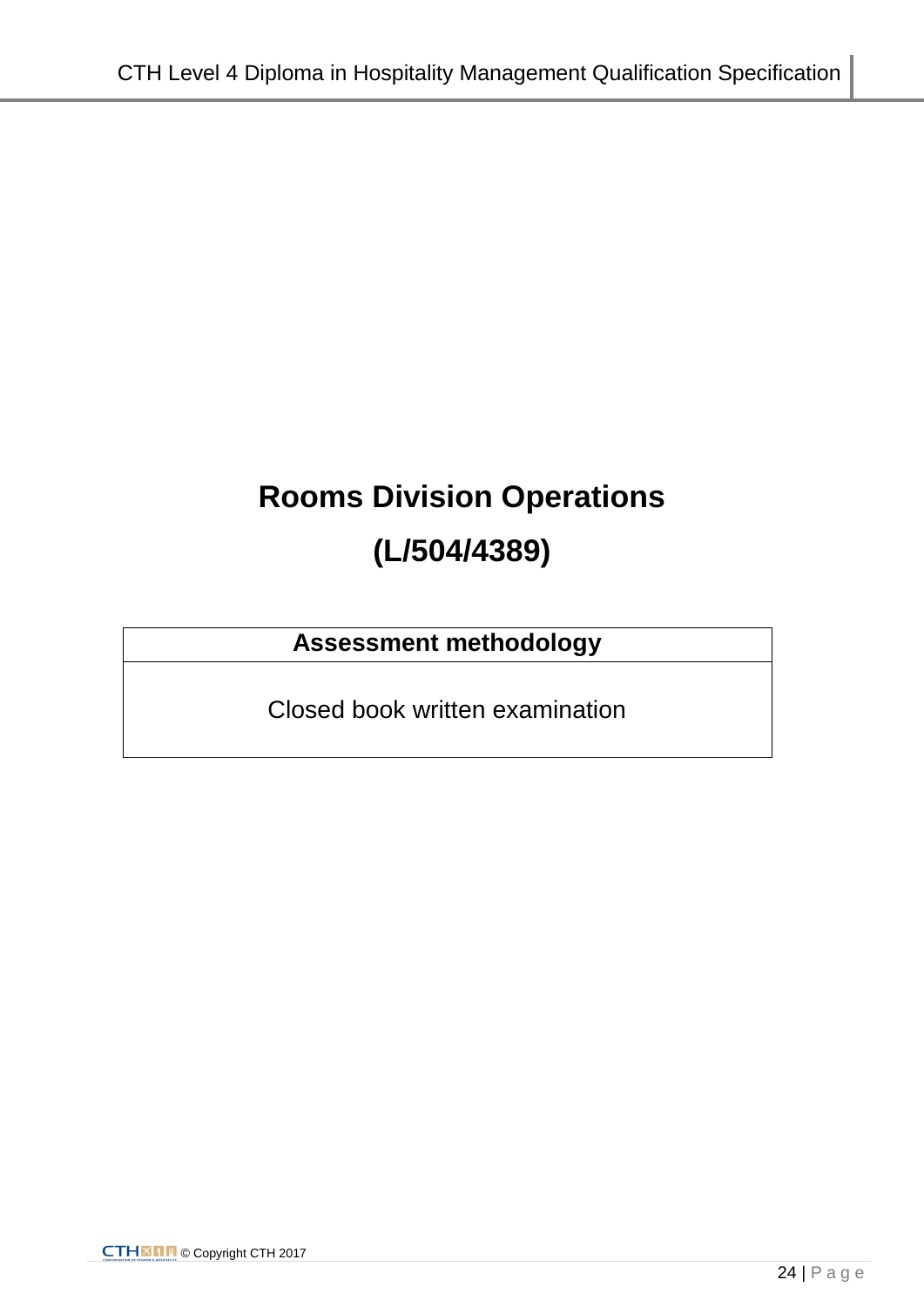

# **RDO**

# **Rooms Division Operations**

# **Mock Examination**

### **Instructions**

- **Three hours** are allowed for this paper which carries a total of **100 marks**
- Read these instructions carefully before answering any questions
- Do not begin writing until instructed to by the invigilator
- Make sure that your **name, date of birth, CTH membership number** and **centre name** are clearly marked on each page of the answer sheet and any other material you hand in.
- You are allowed **10 minutes** to read through this paper before the examination starts.
- You must attempt all questions to gain a pass. The number of marks allocated to each question is given next to the question and you should spend time in accordance with that allocation.
- You may find it helpful to make rough notes in the answer booklet; these notes should be crossed out before handing the booklet in.
- Answer each new question on a new page and leave some blank lines between each part of the question.
- The **answer booklet and the question paper must both be handed in** to the invigilator before you leave the examination room.

MOCK Exam September 2015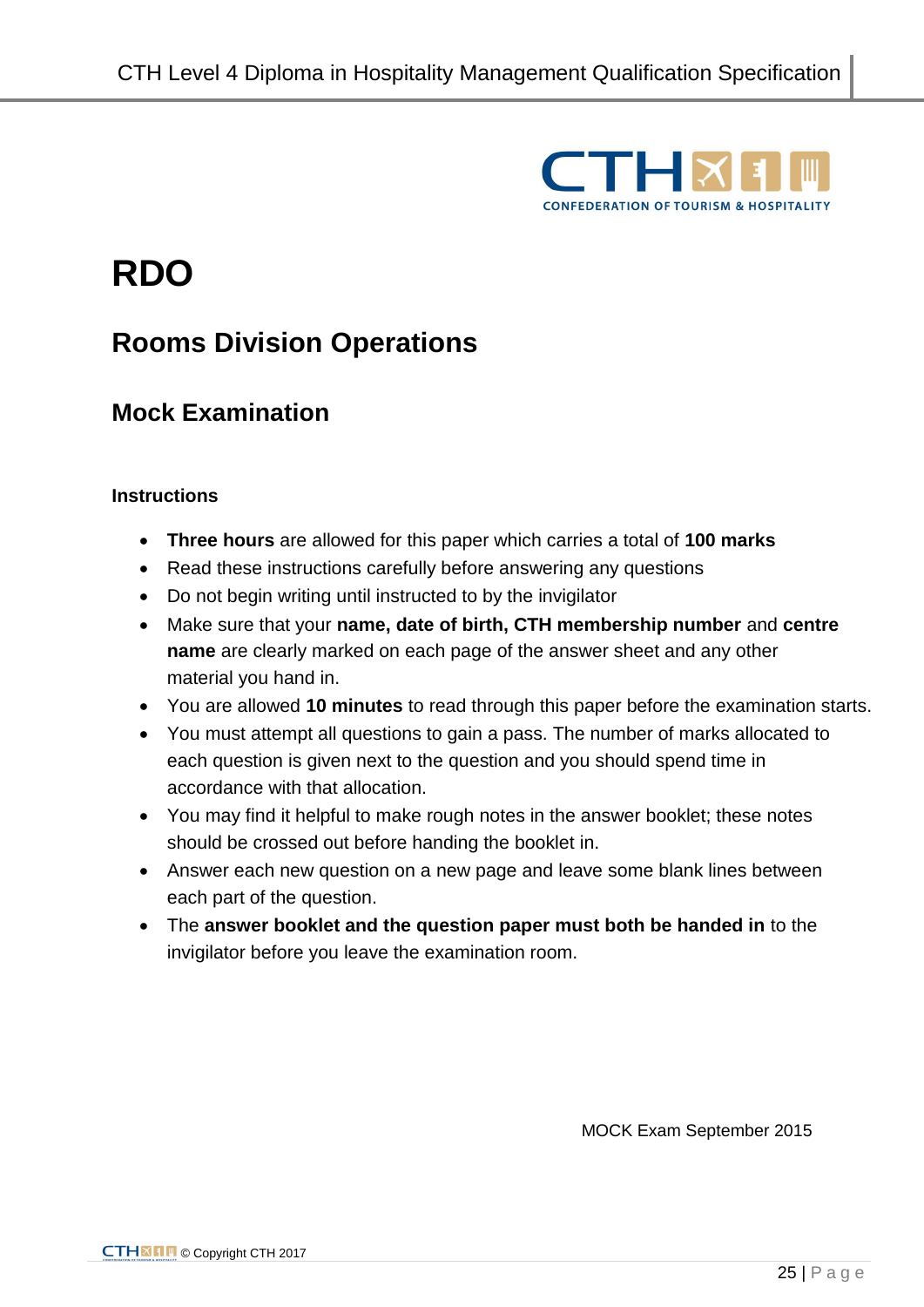### **RDO EXAMINATION RECORD**

**The Learning outcomes and assessment criteria for the Rooms Division Operations unit are as follows. Please ensure that when you answer the questions on pages 3 and 4 that you do answer every sub section of every question.** 

### **This page is for background information on the unit only and is not part of the examination.**

Students must show that they meet the Learning Outcomes (LOs) and Assessment Criteria (AC) of the unit of assessment. Therefore, consideration will be given to whether candidates achieved the following:

### **Learning Outcome 1: Understand rooms division operations (front office and housekeeping departments)**

- 1.1 Define the functions of rooms divisions
- 1.2 Identify the role and responsibilities of rooms division staff within an organisational structure
- 1.3 Explain the impact of "the guest cycle" on rooms division operations
- 1.4 Explain the components of customer offerings
- 1.5 Describe organisational customer service standards
- 1.6 Explain the services to support customers' needs

### **Learning Outcome 2: Understand front office processes**

2.1 Describe the organisational procedures for reservation, reception and cashiering functions

2.2 Explain how to use manual and electronic systems to track room status

2.3 Explain how to process check-out functions and payments in accordance with organisational procedures and standards

2.4 Explain the use of communication systems

### **Learning Outcome 3: Understand housekeeping operations**

3.1 Describe the organisational procedures and standards in the housekeeping, laundries, linen rooms and maintenance departments in a hotel

- 3.2 Explain how to use safe working practices and minimise the potential for accidents
- 3.3 Explain how to organise the safe use and storage of cleaning materials

3.4 Explain how to ensure that guest rooms and public areas are clean, safe and secure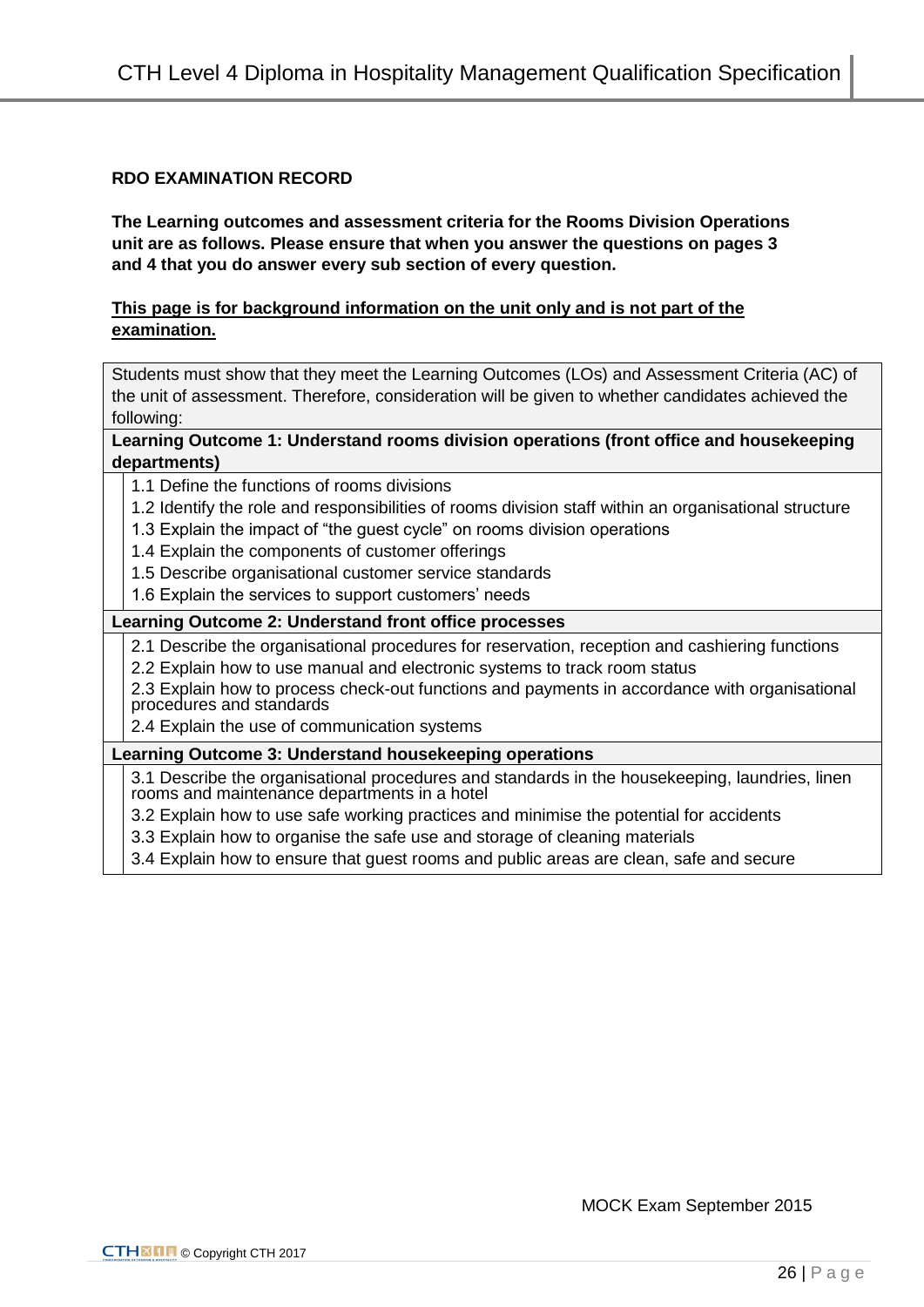## **EXAM QUESTIONS**

# **Please note: ALL questions are compulsory**

| Question | 1.1 Identify three of the functions of the rooms division<br>department, and compare their individual responsibilities.                                           |          |
|----------|-------------------------------------------------------------------------------------------------------------------------------------------------------------------|----------|
|          | 1.2 Describe the organisational structure of the rooms division<br>department in a 150-bedroom 4-star city hotel.                                                 |          |
|          | 1.3 Explain how the guest cycle impacts on rooms division<br>operations.                                                                                          |          |
|          | 1.4 Discuss the organisational service standards within the<br>rooms division department and explain how they should be<br>developed to support customers' needs. | 40 marks |

| <b>Question</b><br>$\mathbf{2}$ | The four-star 150-bedroom Tower Hotel in Edinburgh is in the city<br>centre. It is used by business people and tourists and has a good<br>reputation on the various travel websites. |          |
|---------------------------------|--------------------------------------------------------------------------------------------------------------------------------------------------------------------------------------|----------|
|                                 | 2.1 Describe the organisational procedures for the reservations<br>department in the Tower Hotel.                                                                                    |          |
|                                 | 2.2 Discuss the advantages and disadvantages of manual and<br>electronic systems used to track room status and payments.                                                             |          |
|                                 | 2.3 Compare and contrast two communication systems that the<br>Tower Hotel may have within the hotel.                                                                                | 30 marks |

MOCK Exam September 2015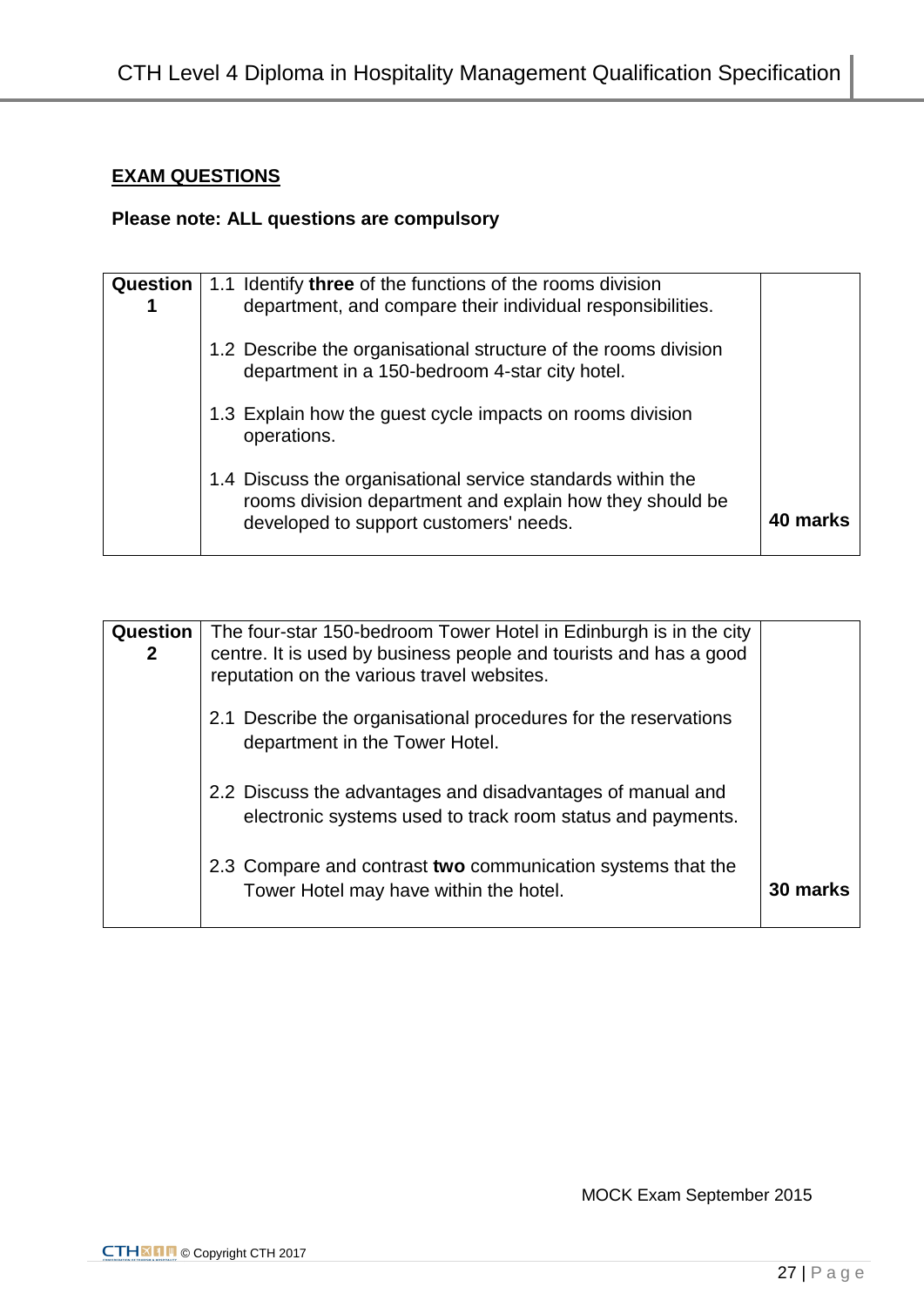| <b>Question</b><br>3 | 3.1 Explain why the housekeeping department in a hotel needs<br>detailed organisational procedures and standards. Give<br>examples of three housekeeping standards to illustrate your<br>answer.                                                                                                                                    |          |
|----------------------|-------------------------------------------------------------------------------------------------------------------------------------------------------------------------------------------------------------------------------------------------------------------------------------------------------------------------------------|----------|
|                      | 3.2 You are the Executive Housekeeper of a large city-centre<br>hotel and have 85 members of staff. You are responsible for<br>health, safety and security in your department, explain how<br>you would ensure that your staff are made aware of their<br>responsibilities in these areas. Give examples to support your<br>answer. | 30 marks |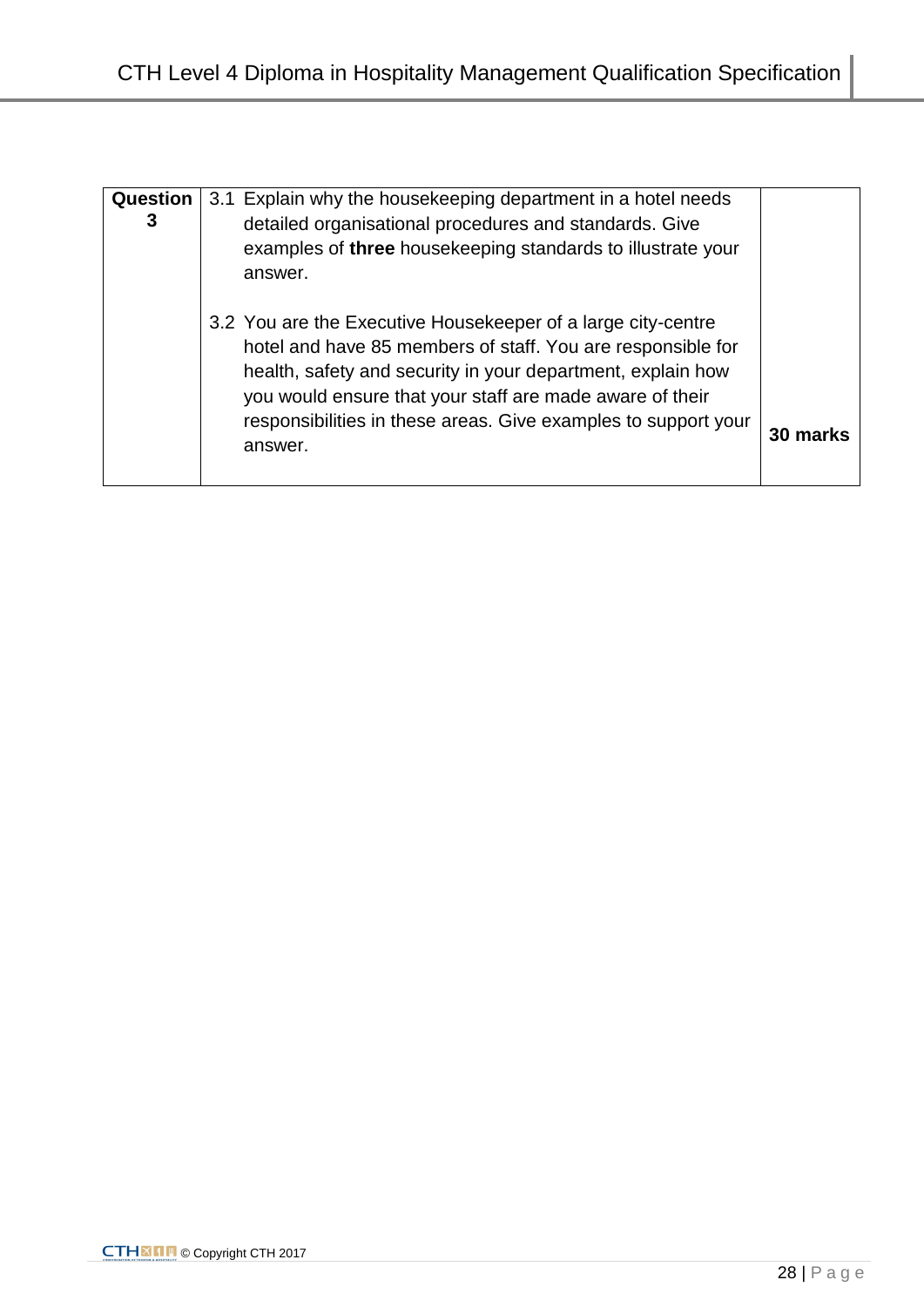# **Food and Beverage Supervision (M/504/4417)**

# **Assessment methodology**

Assignment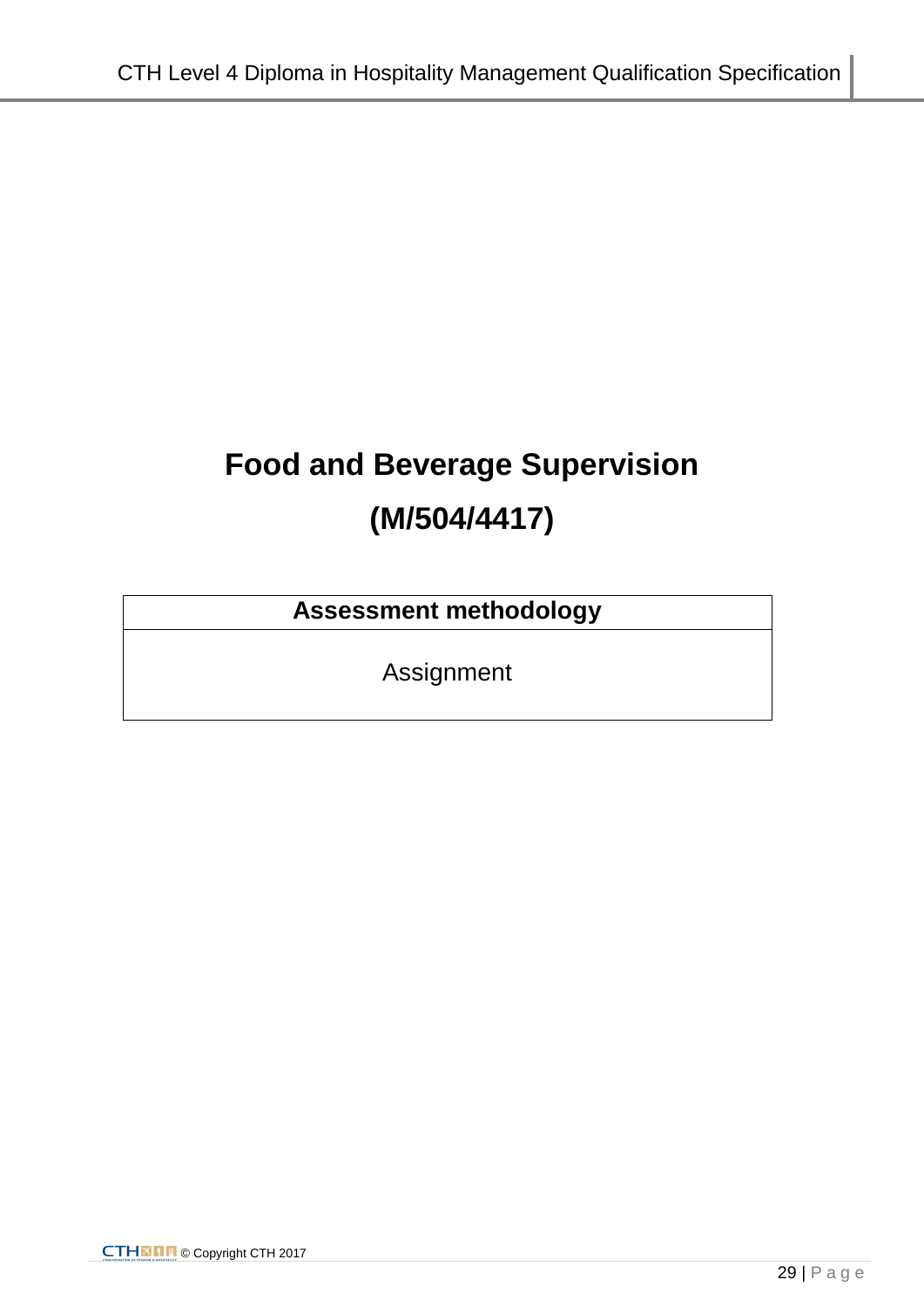| Unit title          | <b>Food and Beverage Supervision</b> |
|---------------------|--------------------------------------|
| Ofqual no.          | M/504/4417                           |
| <b>Credit value</b> | 25                                   |
| Level               | 4                                    |
| <b>Unit Code</b>    | <b>FBS</b>                           |

| <b>Student name</b>   |  |
|-----------------------|--|
| <b>Assessment ref</b> |  |
| <b>Centre</b>         |  |

This unit may be assessed either by assignment or work-based assessment. Centres may decide which method will be used. This document relates to assignments. Separate documentation is available for work-based assessments.

### **Assignment instructions**

Students must base their assignments on their own working practice in their place of work or in an organisation that is known to them. They must show their knowledge and understanding of the unit of assessment and any recommended reading.

Assignments must:

- include evidence that shows that the student meets all the Learning Outcomes and Assessment Criteria of the unit;
- include a brief introduction to the assignment;
- include an analysis and evaluation of the topic they discuss and facts should be used to support conclusions and recommendations;
- make clear connections between theory and practice;
- provide a demonstration of the practical application of theory in the workplace;
- cite references in accordance with the Harvard System;
- be presented in report format;
- be within 10% of the required word count;
- may include additional information (e.g. working notes and calculations) which should be added as supplementary appendices to the report.

One electronic and one paper copy of the final assignment report should be submitted. This should include a front cover page with the student's and tutor's declaration.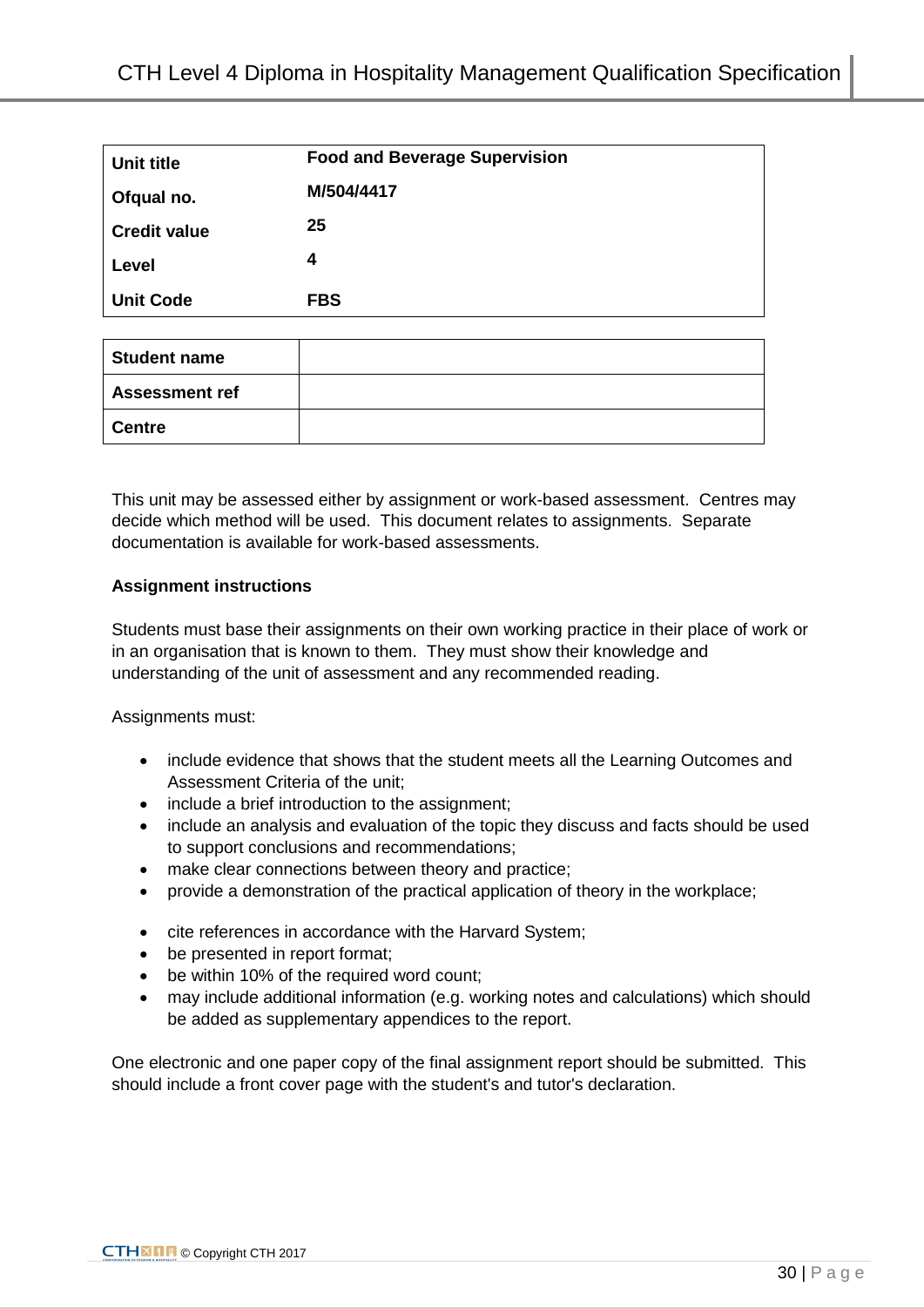### **Assignment task**

Students are required to select an organisation in the hospitality industry and prepare a 3,500 word report discussing how the food and beverage departments are supervised with particular reference to the following areas:

- the development, management and evaluation of food and beverage operations
- how banquets and functions are arranged
- how food and beverages are purchased and stored.

### **Outline**

Students are required to conduct relevant and adequate primary and secondary research on the different areas within rooms division. The student should therefore be able to visit the selected organisation.

Students should include a brief introduction to the organisation they have selected in terms of the size, customers, services, products and future plans.

The following areas should be evaluated in detail supported by examples quoted from the selected organisation;

Development, management and evaluation of food and beverage operations

- Factors affecting food and beverage offerings and recommend affordable improvements and their impact
- Recruitment and selection, targets and allocation of resources, the provision of training, evaluation of employee performance and management of underperformance
- Setting of evaluation criteria, the analysis and evaluation of the efficiency of operations, the factors that affect hygiene, health and safety and impact of noncompliance with regulatory requirements

Banquets and functions

- The development of appropriate plans, menus and drinks lists
- Hygiene, health and safety issues
- Staffing and supervision arrangements
- Evaluating events.

Supervision of the purchase and storage of food and beverages

- Defining purchasing standards
- Factors affecting storage arrangements
- Stock issue procedures

Students should demonstrate application of theory and knowledge to their chosen organisation and ensure they have addressed the assessment criteria outlined in the following tables.

The analysis should be concluded with detailed and well-justified recommendations; relevant examples can also be used. The secondary research undertaken should be appended to this assignment.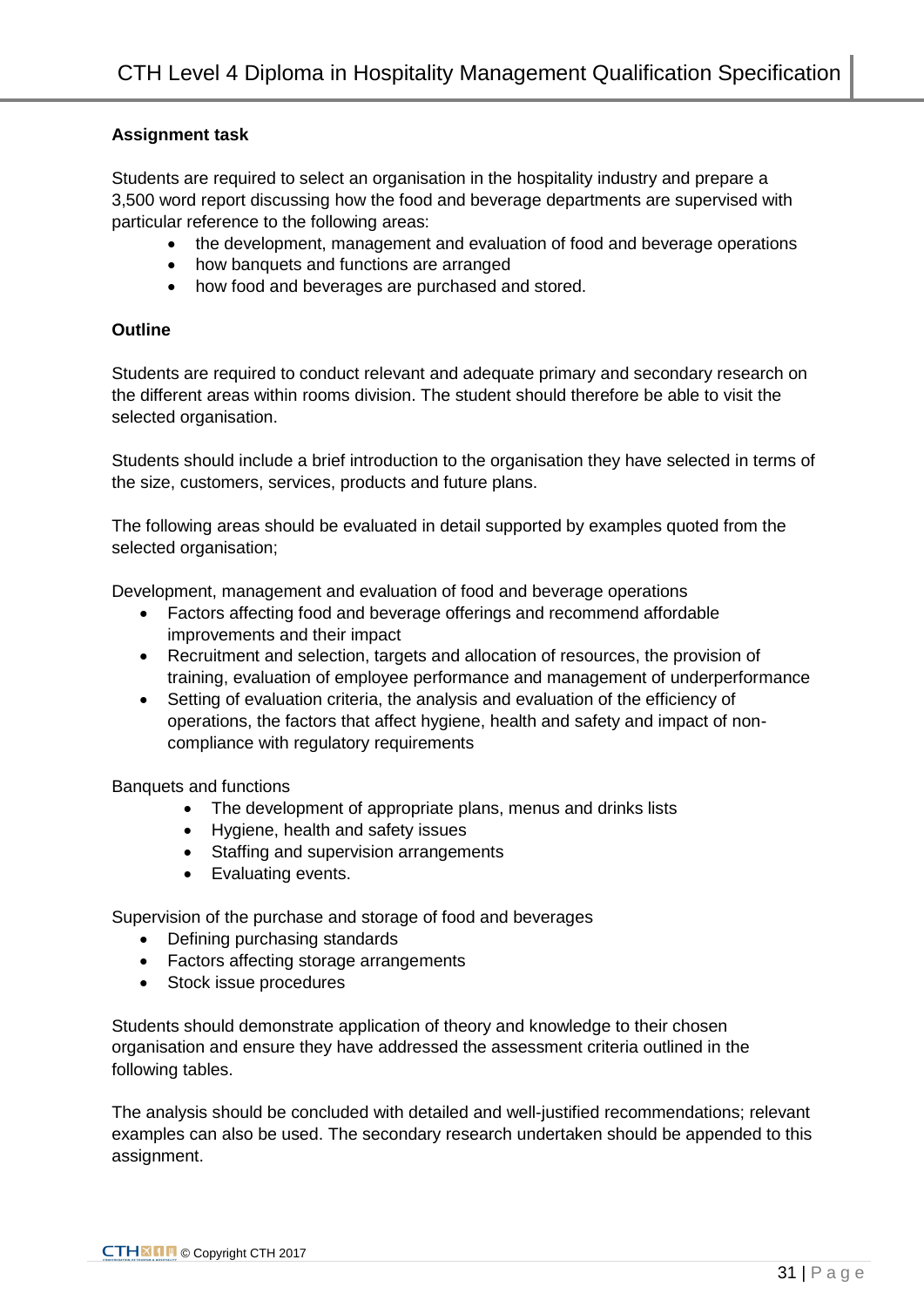### **Assignment task**

### **Task instructions**

### **Task 1- Development, management and evaluation of food and beverage operations - 60%**

Students must show that they meet the Learning Outcomes (LOs) and Assessment Criteria (AC) of the unit of assessment. Therefore, consideration will be given to whether students achieved the following:

| <b>Assessment criteria</b>                                                                                                                                                                              | <b>LO/AC</b> ref                                              | <b>Marks</b> |
|---------------------------------------------------------------------------------------------------------------------------------------------------------------------------------------------------------|---------------------------------------------------------------|--------------|
| 1 Define the factors affecting food and beverage offerings<br>and recommend affordable improvements and their impact                                                                                    | LO2, 2.2, 2.3.<br>2.4                                         | -20          |
| 2 Analyse recruitment and selection, agree targets,<br>allocate resources, provide training, evaluate employee<br>performance and manage underperformance                                               | LO <sub>2</sub> , 2.1, 2.5<br>LO5, 5.1, 5.2,<br>5.3, 5.4, 5.5 | -20          |
| 3 Set evaluation criteria, analyse and evaluate the<br>efficiency of operations, the factors that affect hygiene,<br>health and safety and the impact of non-compliance with<br>regulatory requirements | LO1, 1.1, 1.2,<br>1.3, 1.4                                    | -20          |
| The word count is 2,000 words                                                                                                                                                                           |                                                               |              |

### **Task instructions**

### **Task 2 – Banquets and functions - 20%**

Students must show that they meet the Learning Outcomes (LOs) and Assessment Criteria (AC) of the unit of assessment. Therefore, consideration will be given to whether students achieved the following:

| <b>Assessment criteria</b>                                                                                                                                      | <b>LO/AC</b> ref                | <b>Marks</b> |
|-----------------------------------------------------------------------------------------------------------------------------------------------------------------|---------------------------------|--------------|
| 1 Develop appropriate plans, menus and drinks lists,<br>addressing hygiene issues, specifying staffing and<br>supervision arrangements and evaluating the event | LO3, 3.1, 3.2,<br>3.3, 3.4, 3.5 | -20          |
| The word count is 750 words                                                                                                                                     |                                 |              |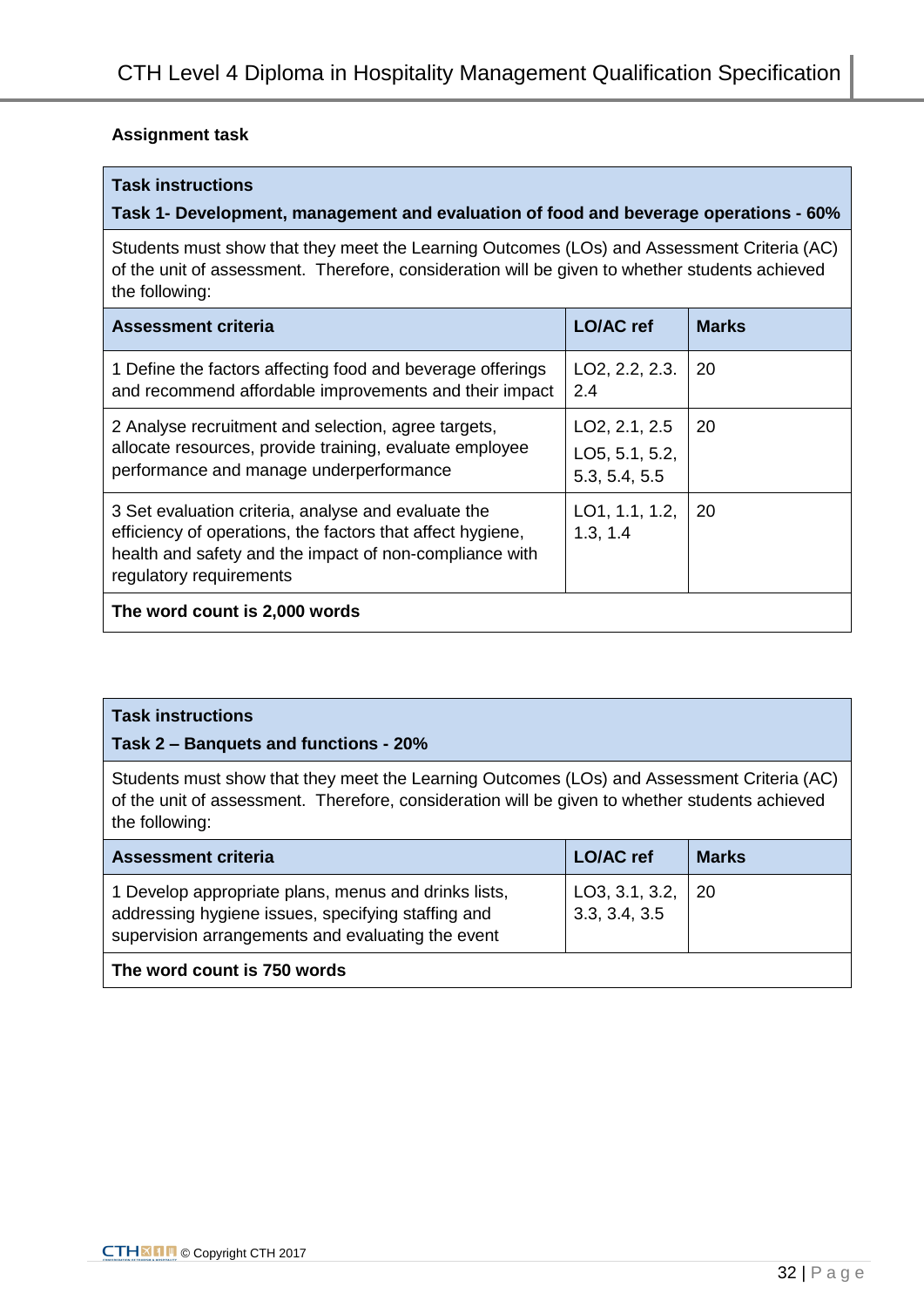### **Task instructions**

## **Task 3 – Supervision of the purchase and storage of food and beverages - 20%**

Students must show that they meet the Learning Outcomes (LOs) and Assessment Criteria (AC) of the unit of assessment. Therefore, consideration will be given to whether students achieved the following:

| <b>Assessment criteria</b>                                                                                                                                    | <b>LO/AC</b> ref           | <b>Marks</b> |
|---------------------------------------------------------------------------------------------------------------------------------------------------------------|----------------------------|--------------|
| 1 Define appropriate purchasing standards and storage<br>arrangements, analyse the efficiency of purchasing and<br>storage and specify stock issue procedures | LO4, 4.1, 4.2,<br>4.3, 4.4 | -20          |
| The word count is 750 words                                                                                                                                   |                            |              |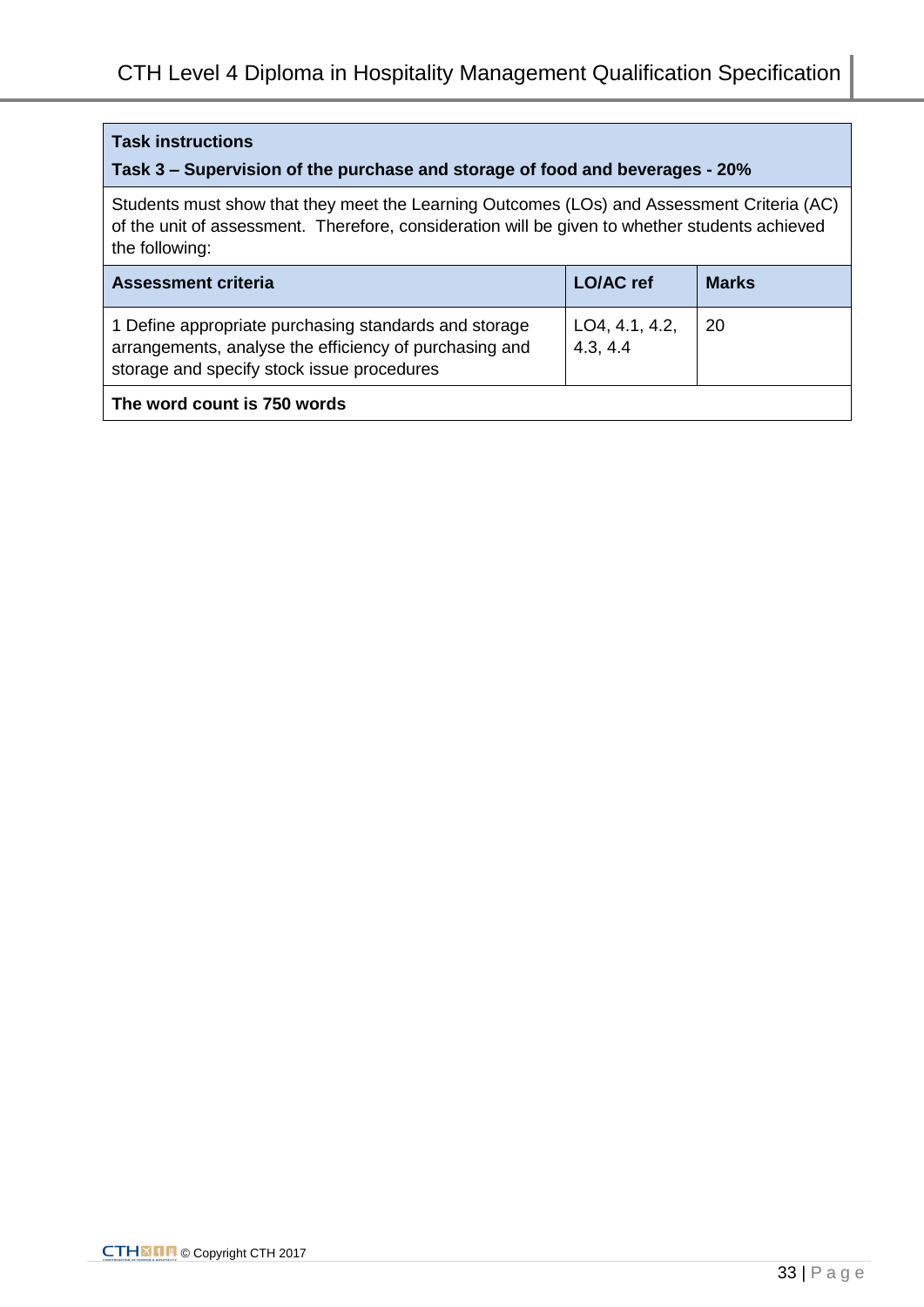### **APPENDIX B – RECOMMENDED READING**

### **Rooms Division Operations**

Bardi, J., 2007. *Hotel Front Office Management*. Chichester: Wiley. Available on EBSCO.

Barrows, C. and Powers, T., 2009. *Introduction to Management in the Hospitality Industry*. Chichester: Wiley. Available on EBSCO.

Lockyer, T., 2007. *The International Hotel Industry: Sustainable Management*. Oxford: Haworth Press. Available on EBSCO.

Rutherford, D. and O'Fallon, M. 2007. *Hotel Management and Operations*. Chichester: Wiley. Available on EBSCO.

### **Rooms Division Supervision**

Barrows, C. and Powers, T. 2009., *Introduction to Management in the Hospitality Industry*. Chichester: Wiley. Available on EBSCO.

Baum, T., 2006. *Human Resource Management for Tourism, Hospitality and Leisure: An International perspective*. London: Thomson.

Guilding, C., 2002. *Financial Management for Hospitality Decision Makers*. Oxford: Butterworth-Heinemann. Available on EBSCO.

Lockyer, T., 2007. *The International Hotel Industry: Sustainable Management*. Oxford: Haworth Press. Available on EBSCO.

### **Food and Beverage Operations**

Cousins, J., Pennington, A. and Foskett, D., 2011. *Food and Beverage Management*. London: Goodfellow. Available on EBSCO.

Davis, B. 2012. *Food and Beverage Management*. London: Routledge. Available on EBSCO.

Dittmer, Paul, Keefe, J. Desmond., 2009. *Principles of Food, Beverage and Labor Cost Controls*. New York: Wiley. Available on EBSCO.

Rutherford, D. and O'Fallon, M., 2007. *Hotel Management and Operations. Chichester*: Wiley. Available on EBSCO.

### **Food and Beverage Supervision**

Baum, T,. 2006. *Human Resource Management for Tourism, Hospitality and Leisure: An International perspective*. London: Thomson.

Cousins, J., Pennington, A. and Foskett, D., 2011. *Food and Beverage Management*. London: Goodfellow. Available on EBSCO.

Davis, B., 2012. *Food and Beverage Management*. London: Routledge. Available on EBSCO.